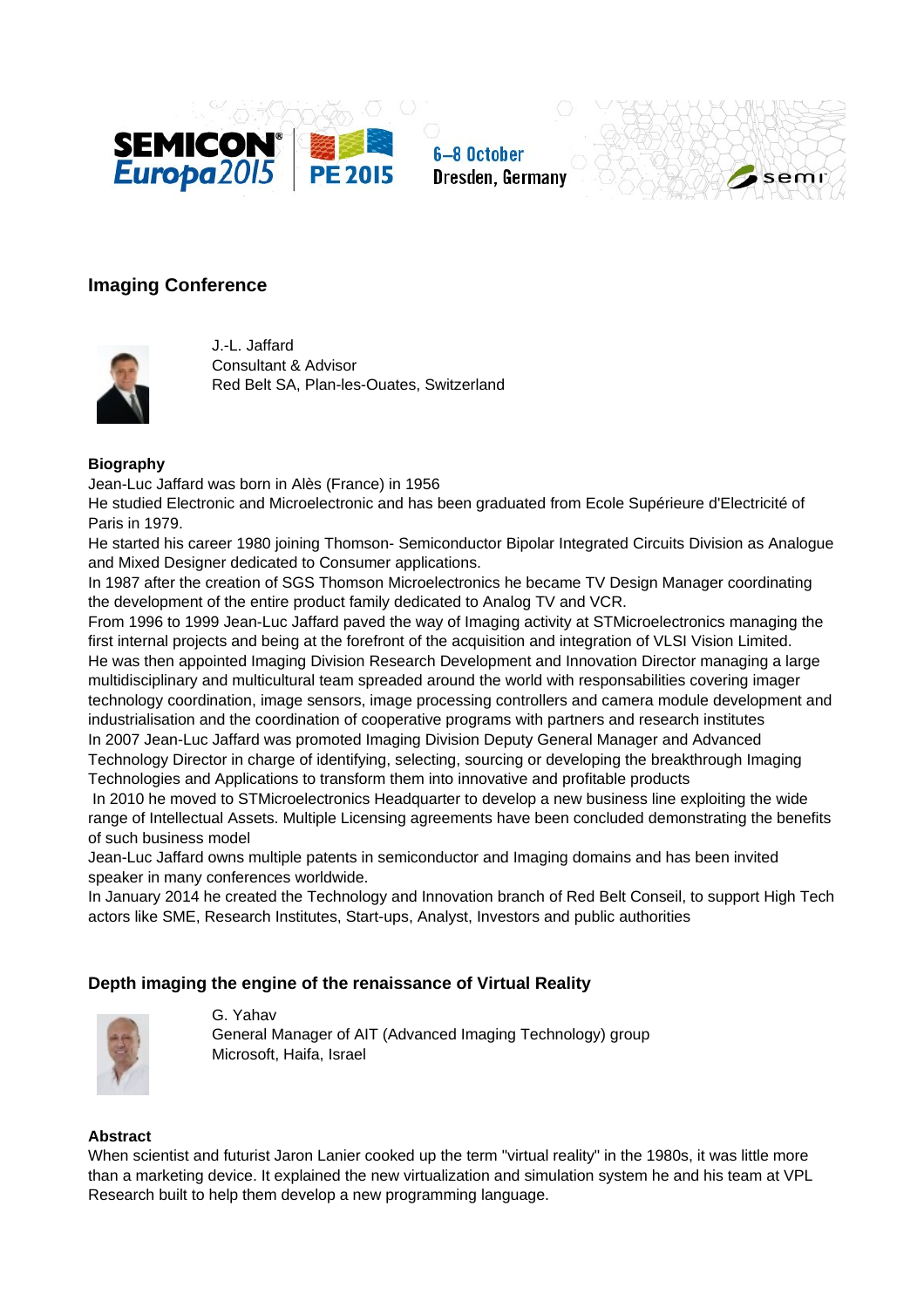It was the first VR boom. Consumer VR, however, never quite achieved liftoff.

So what will it take for mainstream consumers to embrace the traditionally cumbersome technology? As with any emerging technology, consumers are only interested in VR as so far as it measurably improves their lives (or enjoyment of their lives) and is easy and affordable.

Microsoft's 3D-imaging system, Kinect, which was introduced in 2010, has done more than any other product to introduce virtual reality experiences to the masses. The motion and depth detection device, which was developed at Microsoft is a "virtual reality breakthrough." Kinect performed better than anything similar at any price, the depth camera measuring human motion in real time was a breathtaking experience.

Kinect's ability to measure a room and everything in it is transforming gaming and VR experiences alike, was the drive for more immersive experiences like Oculus Rift and Hololens.

### **Biography**

Dr. Giora Yahav was appointed in June 2009 as the General Manager of AIT (Advanced Imaging Technology) group at Microsoft R&D Israel, as part of the acquisition of 3DV Systems. Dr. Yahav previously served as Senior VP R&D and CTO of 3DV Systems. Dr. Yahav is a one of 3DV's founder and Inventor of the basic technology.

He is a leading expert in imaging technologies and is regarded as an opinion leader in advance imaging technologies especially in novel CMOS based imagers. He is an active member of IEEE and SPIE, lecturing on various international conferences and academic conventions. He published over 22 papers and contributed to several fundamental researches in the field of imaging with an emphasis on active 3D imaging.

He has over 16 years experience in Research and Development project management at Rafael, the Israeli Armament Development Authority, as the Head of active Electro-Optical Systems department. He has extensive experience in Electro-Optical projects and holds over 20 patents. Previously, he spent eight years in academic research at the Hebrew University in Jerusalem, the Technion in Haifa and the Max-Plank Institute in Germany. Dr. Yahav holds a Ph.D. in Physical Chemistry, an M.Sc. in Inorganic Chemistry and a B.Sc. in Chemistry & Physics.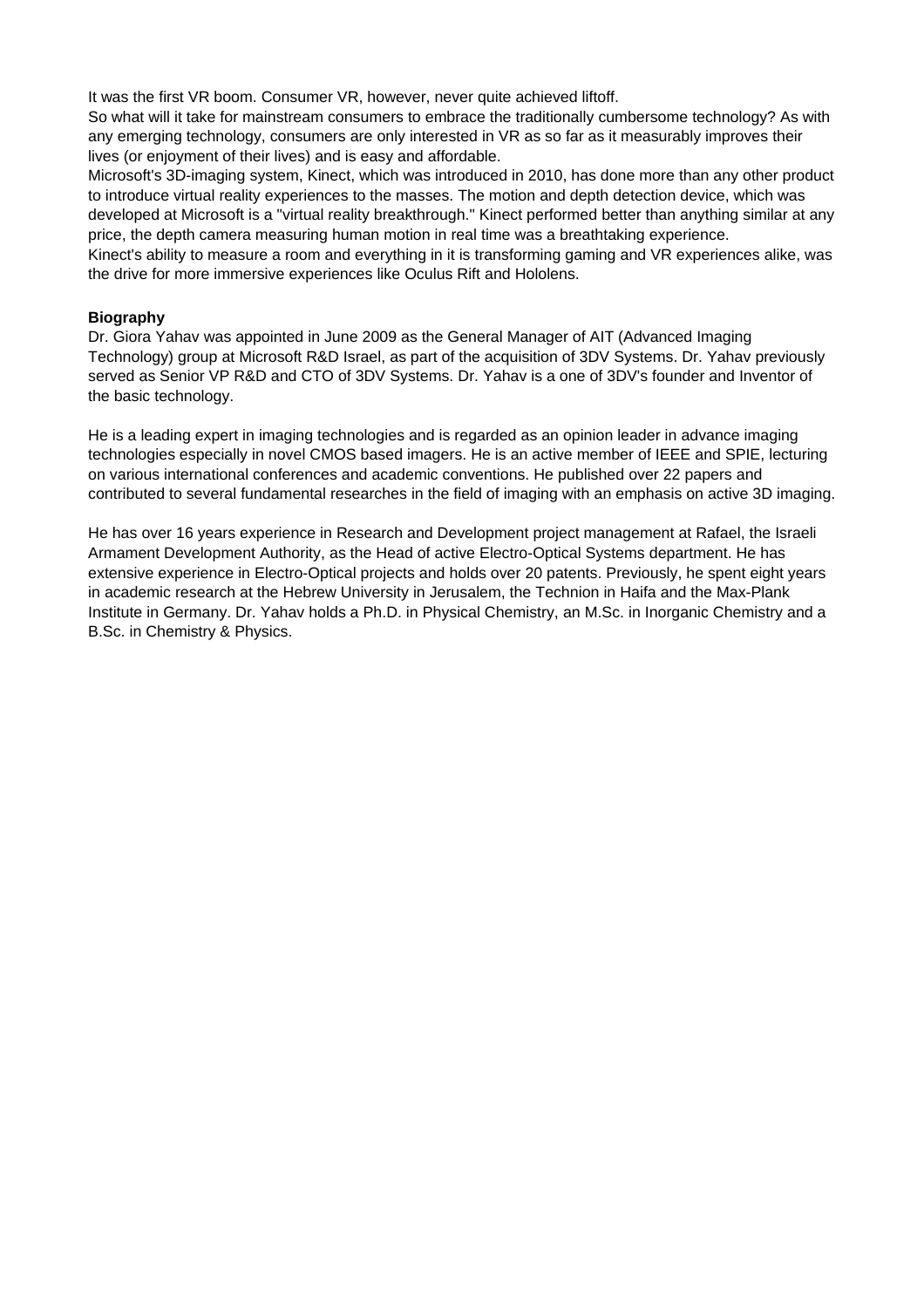# **Embedded cameras on consumer and professional drones**



B. Pochon Image, Video and Control Group Leader Parrot, Paris, France

### **Abstract**

Images from drones that are capable of flying a few metres above the ground fill a gap between expensive images provided by satellites and phone or action-camera based images limited to human-level perspectives.

The field of applications of quadcopters or fixed wing drones is huge, and lead to a need for embedding various imaging systems, from high resolution camera, stabilizing system, multispectral camera or stereo and other depth sensors.

As the regulation evolves, light weight drones (below 500g) becomes an important target, leading to new challenges in the integration of such imaging systems.

Parrot, as a strong player in the field of consumer and professional drones, has gained experience in the integration of innovative camera systems, addressing the problem of weight, stabilisation, vibration, while optimizing image quality.

The presentation will cover topics such as:

- the design of high-end camera systems for drones
- computer vision applications to assist piloting and gives autonomy to drones
- other types of camera integration

### **Biography**

Benoit Pochon has joined Parrot is 2002. During 7 years he worked in the audio field developing new technologies in voice processing and active noise cancelling. When Parrot pioneered the drone consumer market, he redirects in the field of image processing and specialized in the integration of cameras on drones. He is now leading a team of research engineers in the area of computer vision, image quality and control. He and his team are responsible for the definition and design of the whole image pipe, with a focus on the tight integration of multi-cameras with inertial sensors.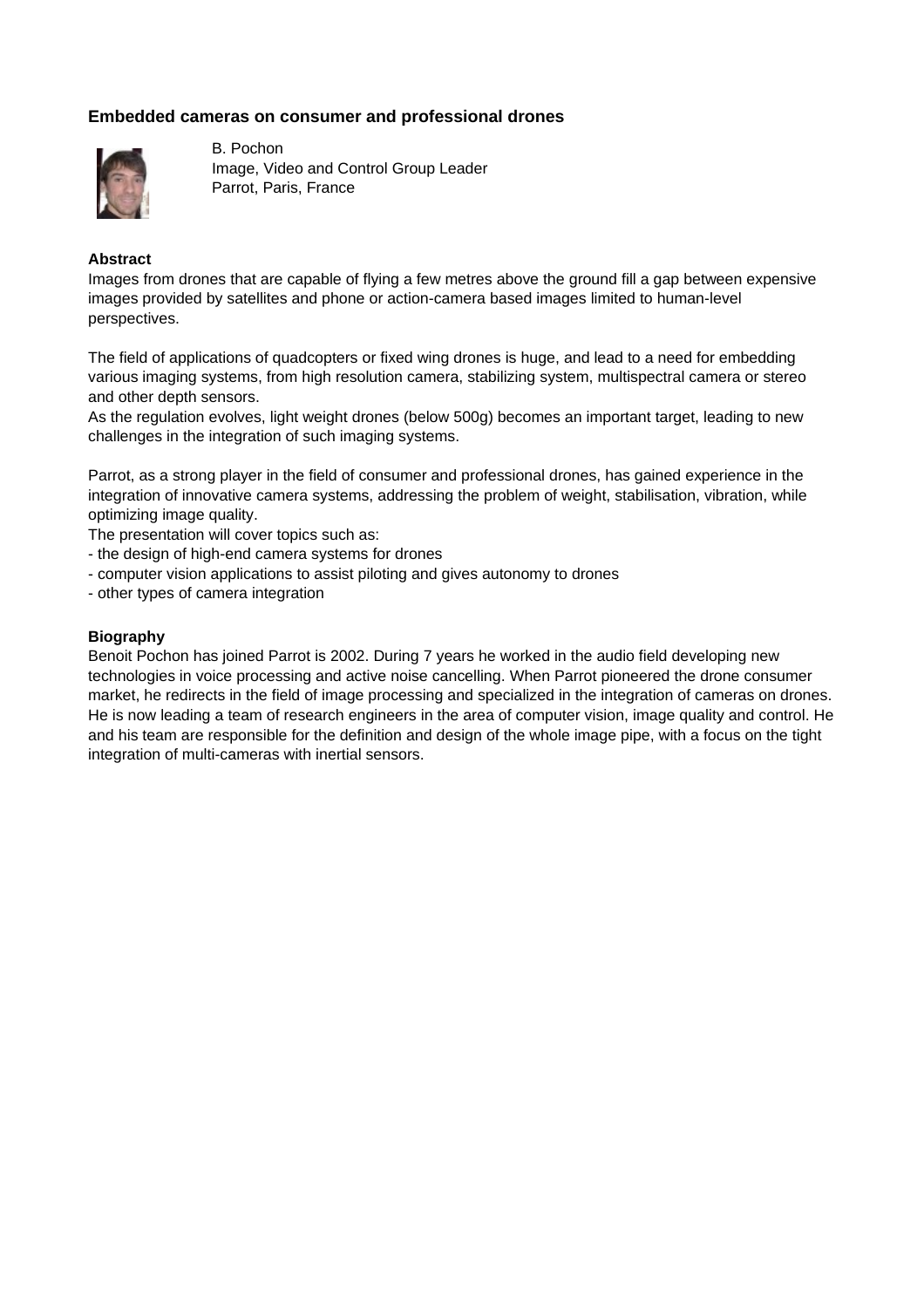## **Camera systems for ADAS applications**



M. Punke Manager - Camera Technology Continental AG, Lindau, Germany

### **Abstract**

Today's traffic environment, such as traffic and information signs, road markings, and vehicles, is designed for human visual perception. This is done by different shapes, colors, or a temporal change of the signals. It is therefore a good choice to use a system similar to the human eye for machine perception of the environment. Camera systems are ideal candidates as they offer a comparable spectral, spatial, and temporal resolution. In addition to the "replica" of human vision, specific camera systems can provide other functions, including imaging in infrared spectral regions for night vision or a direct distance measurement. This presentation covers details on specific applications of camera-based driver assistance systems and the resulting technical needs for the camera system. Use cases covering the outside and inside of the vehicle are shown. Basic camera architectures including mono and stereo systems are presented.

### **Biography**

Dr. Martin Punke is leading the Camera Technology group at Continental. He is working on concepting, engineering and productization of forward looking camera systems for ADAS applications. In his previous positions at Nokia he was responsible of camera, flashlight and illumination technologies in mobile phones.

Martin received the Dipl.-Ing. and Ph.D. degrees in electrical engineering and information technology from the University of Karlsruhe, Germany, in 2003 and 2007, respectively. In his Ph.D. thesis he worked on organic semiconductor devices for microoptical applications.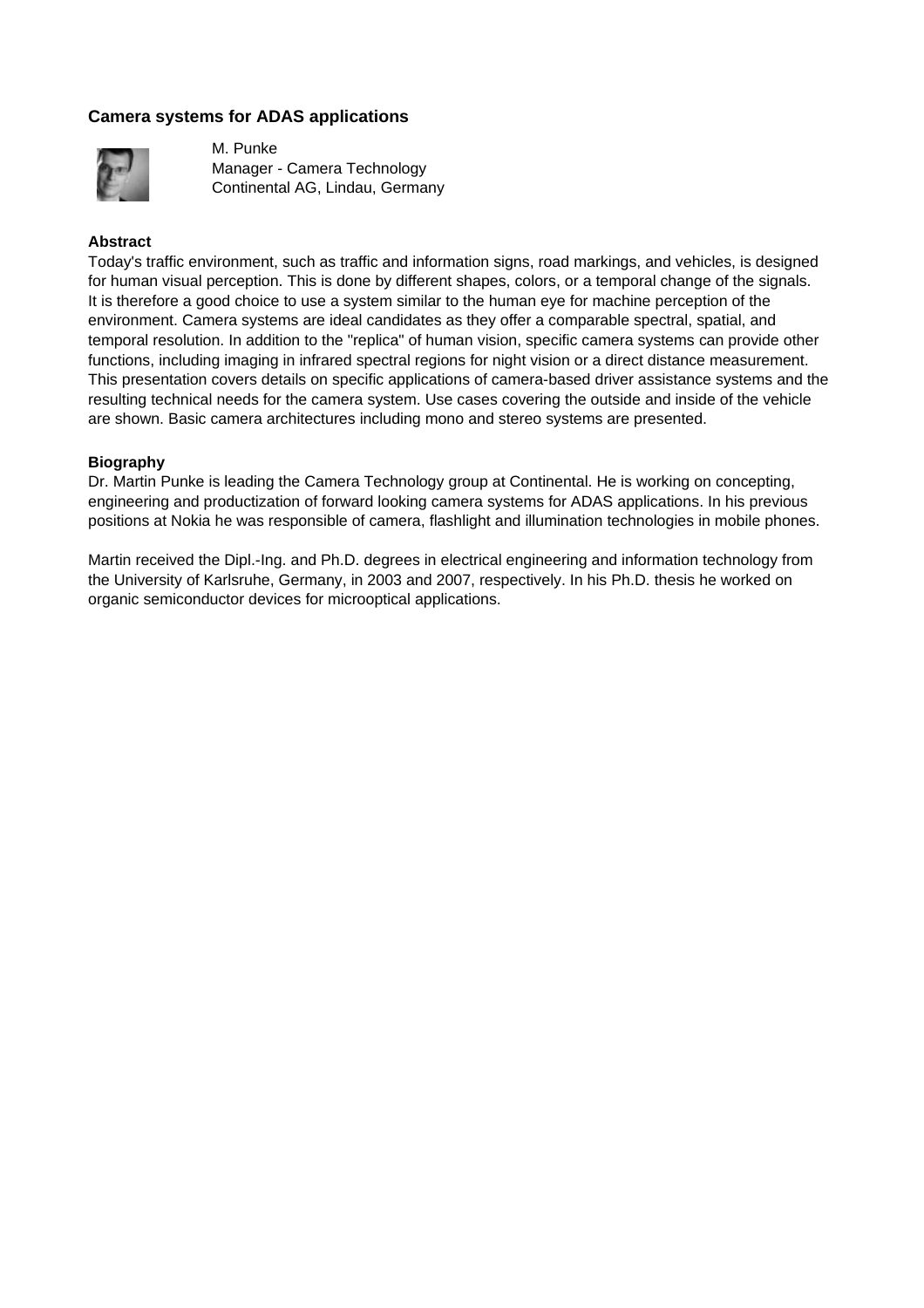# **Wafer-scale CMOS image sensors for fast, low dose X-ray imaging**



E. Bullard VP of Business Development, Marketing and Sales PerkinElmer Medical Imaging, London, United Kingdom

### **Abstract**

X-ray detectors are used in medical imaging for static, dynamic and 3D imaging. The most common technology in use today for digital X-ray imaging is indirect detection in which an image sensor is combined with a CsI scintillator. The scintillator converts X-ray photons into green light, which can be detected by an image sensor. A-Si photodiode arrays are the dominant technology in use today and are well suited to static X-ray applications, where their read noise is not a major problem. However, in dynamic applications their read noise is a problem, because the X-ray dose per frame is far lower. CMOS sensors offer an alternative with much lower read noise of  $-1/10$  of a-Si. This reduction in read noise results in a significant reduction in radiation dose in low dose fluoroscopy. CMOS sensors also permit higher frame rates, smaller pixel sizes and exhibit almost no image lag. This makes them well suited to orthopaedic and vascular surgery and other applications where fast, low dose imaging is required. The latest wafer-scale CMOS sensors for use in surgery have a pixel pitch of 100 µm and incorporate on-chip 14 bit column parallel ADCs. These sensors must provide multiple gain modes to support various different X-ray protocols and have a frame time of 15 ms. Although the fibre optic plate and scintillator block most of the X-ray radiation, the image sensor should be tolerant of X-ray radiation. The major challenge in producing an X-ray detector using CMOS sensors is producing a large active area without large gaps between modules. The largest die from 20 cm wafers is about 13 cm2. However, an active area of 30 cm2 is required for vascular surgery. To achieve this, Dexela developed a method of butting wafer-scale dies closely together and permanently attaching them to a fibre optic plate. To make a detector for vascular surgery a 2 X 3 array of 15 X 10cm2 sensors is used. Needless to say, this must all be achieved with a very high yield!

### **Biography**

I am responsible for global business development, marketing and sales for PerkinElmer Medical Imaging, a leader in flat panel X-ray detectors using both a-Si and CMOS image sensor technologies. I was a founder and CEO of Dexela from 2005 until its acquisition by PerkinElmer in July 2011. Dexela developed X-ray detectors using wafer-scale CMOS image sensors for applications including mammography and breast tomosynthesis, orthopaedic surgery, angiography, dental CBCT, scientific imaging, electronics inspection and industrial NDT. Dexela also developed acquisition methods and reconstruction and visualisation software for breast tomosynthesis.

ISDI is an innovative semiconductor design business specializing in wafer-scale image sensors and other ASICs for medical, industrial and scientific imaging including the design of devices for X-ray, electron, proton, optical luminescence and optical fluorescence imaging. I am a founder and director of ISDI.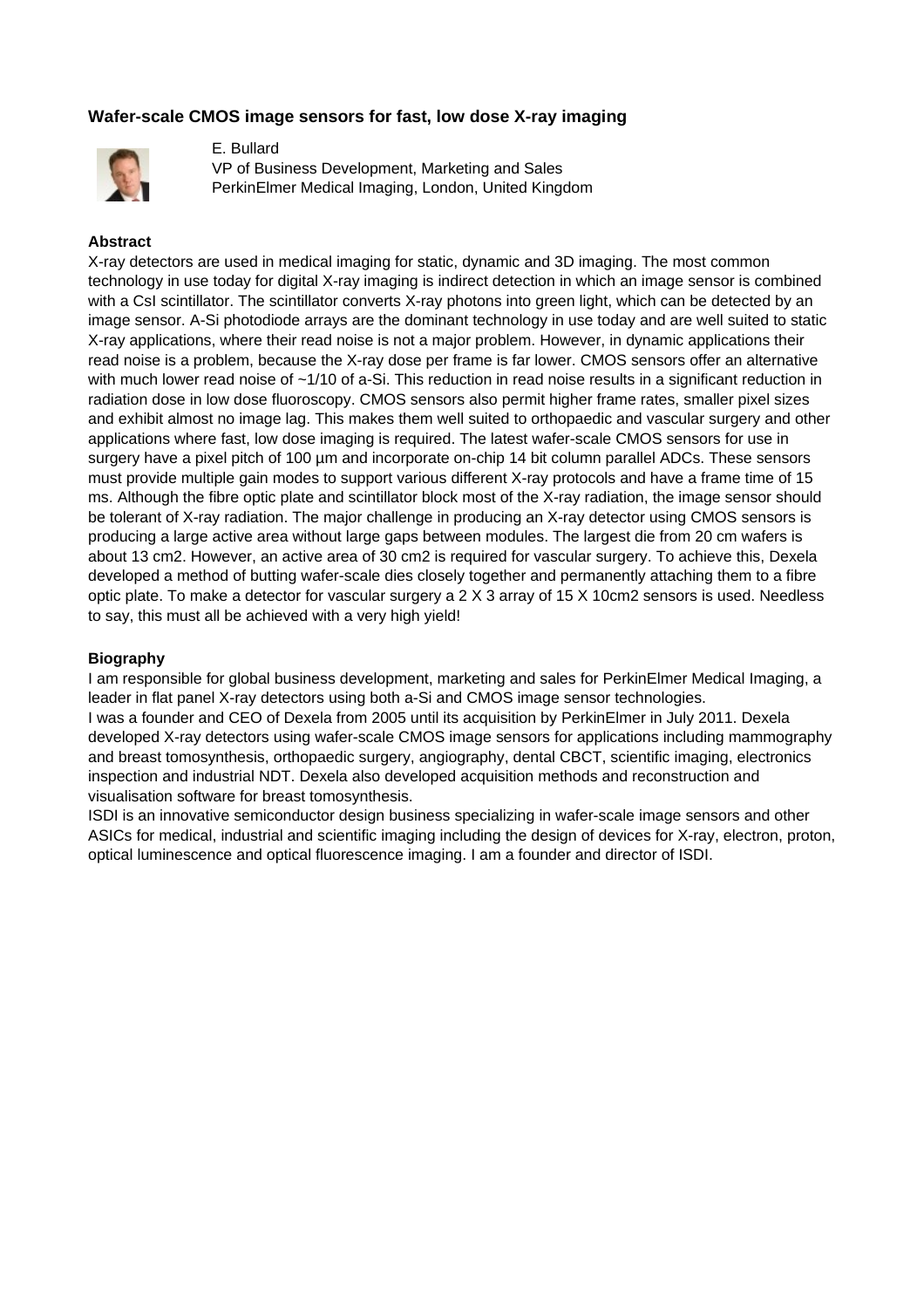# **Good Reasons to go with CMOS based Camera Technology**



R. von Fintel Head of Product Management Basler AG, Product Management, Ahrensburg, Germany

### **Abstract**

Sony will discontinue their CCD sensor line! This was "shock" in the industrial camera market. But not only this is a good reason to consider CMOS based camera Technology.

Get an insight about the latest sensor Technology and what Advantages you will have when designing or choosing a new Vision System based on CMOS technology.

### **Biography**

René von Fintel is responsible for the Basler ace camera platforma department in the Product management and coordinates the market launch of new technologies such as USB3 Vision. After completing his studies in industrial engineering, he worked for eight years in sales and marketing for a well known German medical technology company. Since 2012 René von Fintel has been employed in product management at Basler.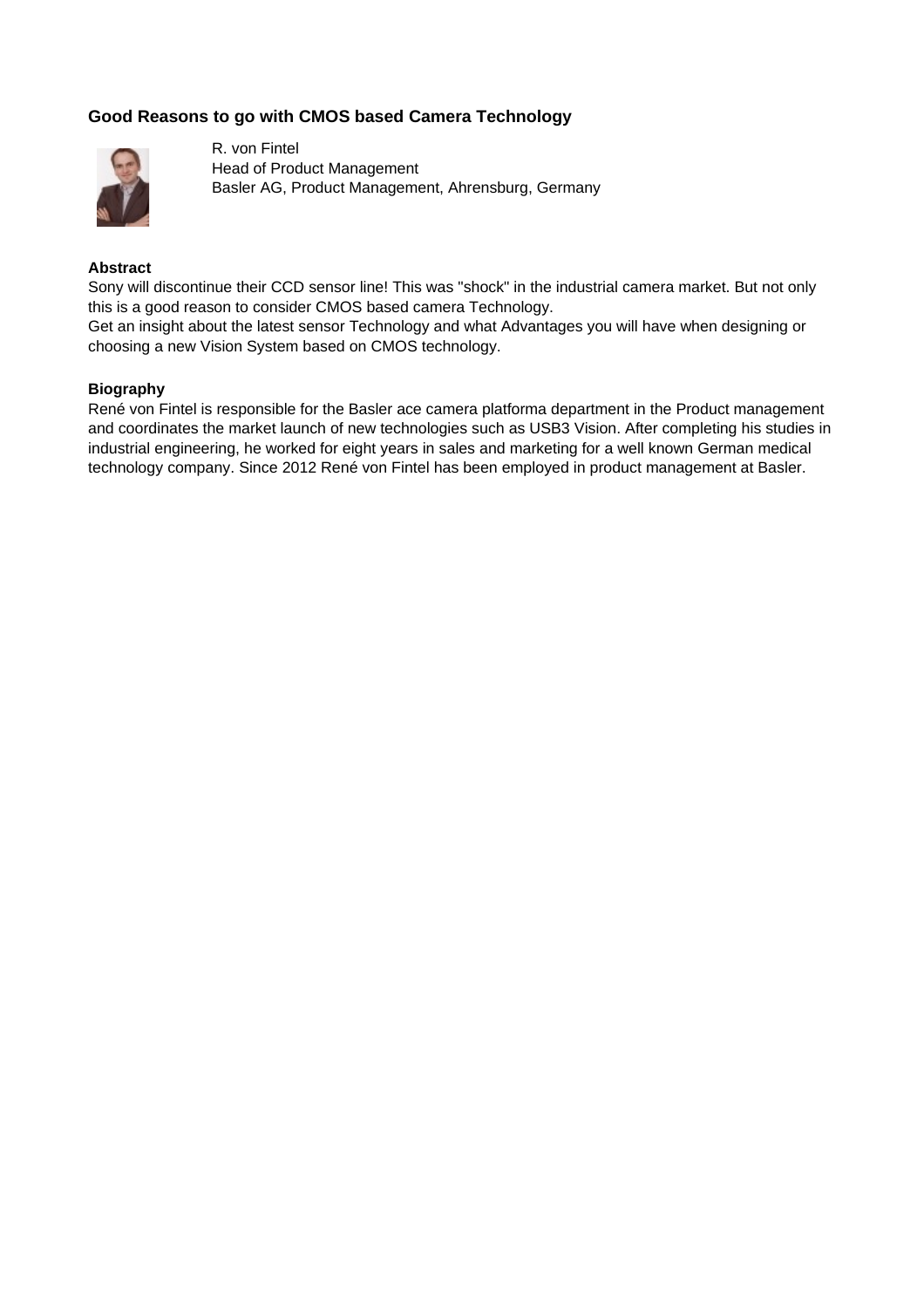

B. Mourey CTO CEA / Leti, Grenoble, France

## **Biography**

Graduate from Ecole Supérieure de Physique et Chimie (Paris) and PhD in Electronic and Instrumentation (Université de Paris VI)

Bruno Mourey had different positions in relation with display applications from research to manufacturing in the Thomson group. He was Managing Director of Thomson LCDs for more than 10 years

He joined CEA/LETI in 2003 as Program manager for multimedia applications (display, optical recording.), In 2006 He was in charge of the start of a 200mm technological platform for Microsystems applications From 2009 to 2014 He was Vice president, managing Mems division followed by Photonics division Since 2015 he is CTO of CEA /LETI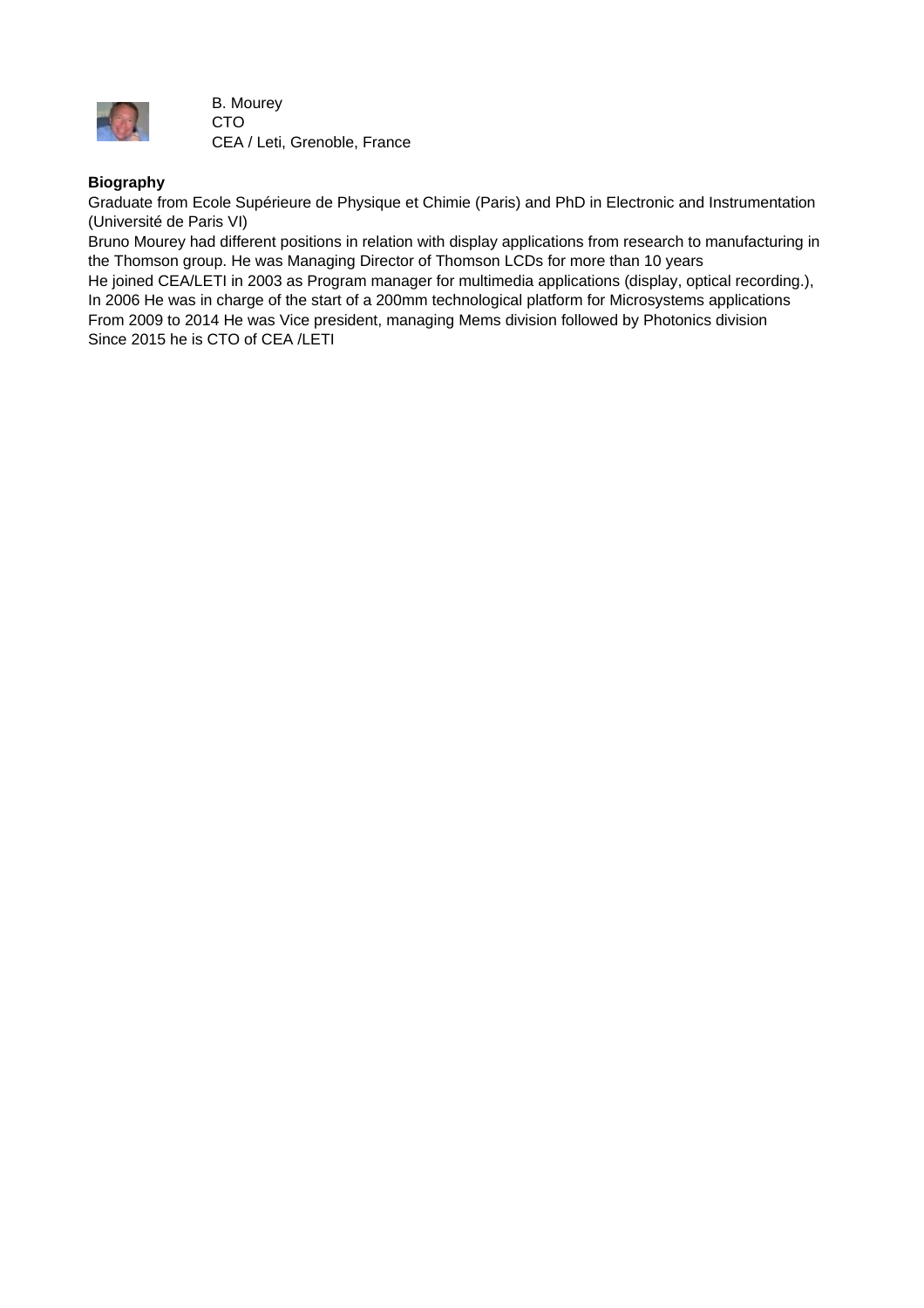# **Highlights of the International Image Sensor Workshop 2015**



A. Theuwissen CEO Harvest Imaging, , Belgium

### **Abstract**

This presentation will give an overview of the highlights of the IISW2015, recently held in Vaals, the Netherlands. The IISW2015 is being known at the world's top conference/workshop in the field of solid-state imagers. Many excellent papers are presented and published on a wide variety of topics related to solid-state imaging. During the presentation, the main focus will be on small-pixel devices and how their performance is further improved.

### **Biography**

Albert J.P. Theuwissen was born in Maaseik (Belgium) on December 20, 1954. He received the degree in electrical engineering from the Catholic University of Leuven (Belgium) in 1977. His thesis work was based on the development of supporting hardware around a linear CCD image sensor.

From 1977 to 1983, his work at the ESAT laboratory of the Catholic University of Leuven focused on semiconductor technology for linear CCD image sensors. He received the Ph.D. degree in electrical engineering in 1983. His dissertation was on the implementation of transparent conductive layers as gate material in the CCD technology.

In 1983, he joined the Micro Circuits Division of the Philips Research Laboratories in Eindhoven (the Netherlands), as a member of the scientific staff. Since that time he was involved in research in the field of solid state image sensing, which resulted in the project leadership of respectively SDTV- and HDTV imagers. In 1991 he became Department Head of the division Imaging Devices, including CCD as well as CMOS solid state imaging activities.

He is author or coauthor of over 160 technical papers in the solid state imaging field and issued several patents. In 1988, 1989, 1995 and 1996 he was a member of the International Electron Devices Meeting paper selection committee. He is co editor of the IEEE Transactions on Electron Devices special issues on Solid State Image Sensors, May 1991, October 1997, January 2003 and November 2009, and of IEEE Micro special issue on Digital Imaging, Nov./Dec. 1998.

In 1995, he authored a textbook "Solid State Imaging with Charge Coupled Devices" and in 2011 he coedited the book "Single-Photon Imaging". In 1998 and 2007 he became an IEEE ED and SSCS distinguished lecturer.

He acted as general chairman of the International Image Sensor Workshop (formerly IEEE International Workshop on Charge-Coupled Devices and Advanced Image Sensors) in 1997, 2003, and 2009. He is member of the Steering Committee of the aforementioned workshop and founder of the Walter Kosonocky Award, which highlights the best paper in the field of solid-state image sensors.

During several years he was a member of the technical committee of the European Solid-State Device Research Conference and of the European Solid-State Circuits Conference.

From 1999 till 2010 he was a member of the technical committee of the International Solid-State Circuits Conference. For the same conference he acted as secretary, vice-chair and chair in the European ISSCC Regional Committee and since 2002 he was a member of the overall ISSCC Executive Committee. He has been elected to be International Technical Program Chair vice-chair and chair for respectively the ISSCC 2009 and ISSCC 2010.

In March 2001, he was appointed as part-time professor at the Delft University of Technology, the Netherlands. At this University he teaches courses in solid-state imaging; coaches MSc and PhD students in their research on CMOS image sensors.

In April 2002, he joined DALSA Corp. to act as the company's Chief Technology Officer. In September 2004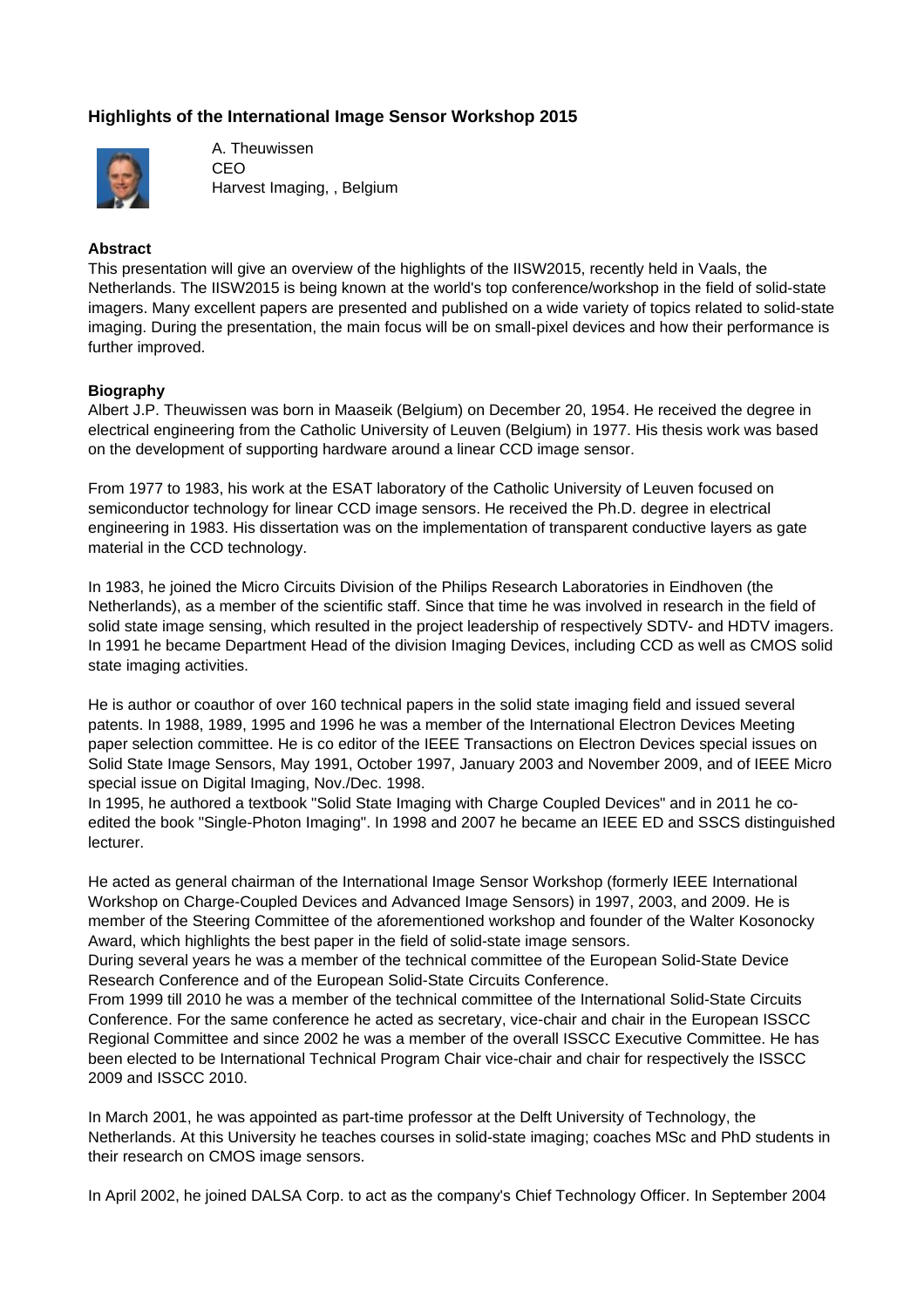he retired as CTO and became Chief Scientist of DALSA Semiconductors. After he left DALSA in September 2007, he started his own company "Harvest Imaging", focusing on consulting, training, teaching and coaching in the field of solid-state imaging technology (www.harvestimaging.com).

In 2006 he co-founded (together with his peers Eric Fossum and Nobukazu Teranishi) ImageSensors, Inc. (a California non-profit public benefit company) to address the needs of the image sensor community (www.imagesensors.org).

In 2008, he received the SMPTE's Fuji Gold medal for his contributions to the research, development and education of others in the field of solid-state image capturing. He is member of editorial board of the magazine "Photonics Spectra", an IEEE Fellow and member of SPIE.

In 2011 he was elected as "Electronic Imaging Scientist of the Year", in 2013 he received the Exceptional Service Award of the International Image Sensor Society and in 2014 he was awarded with the SEMI Award.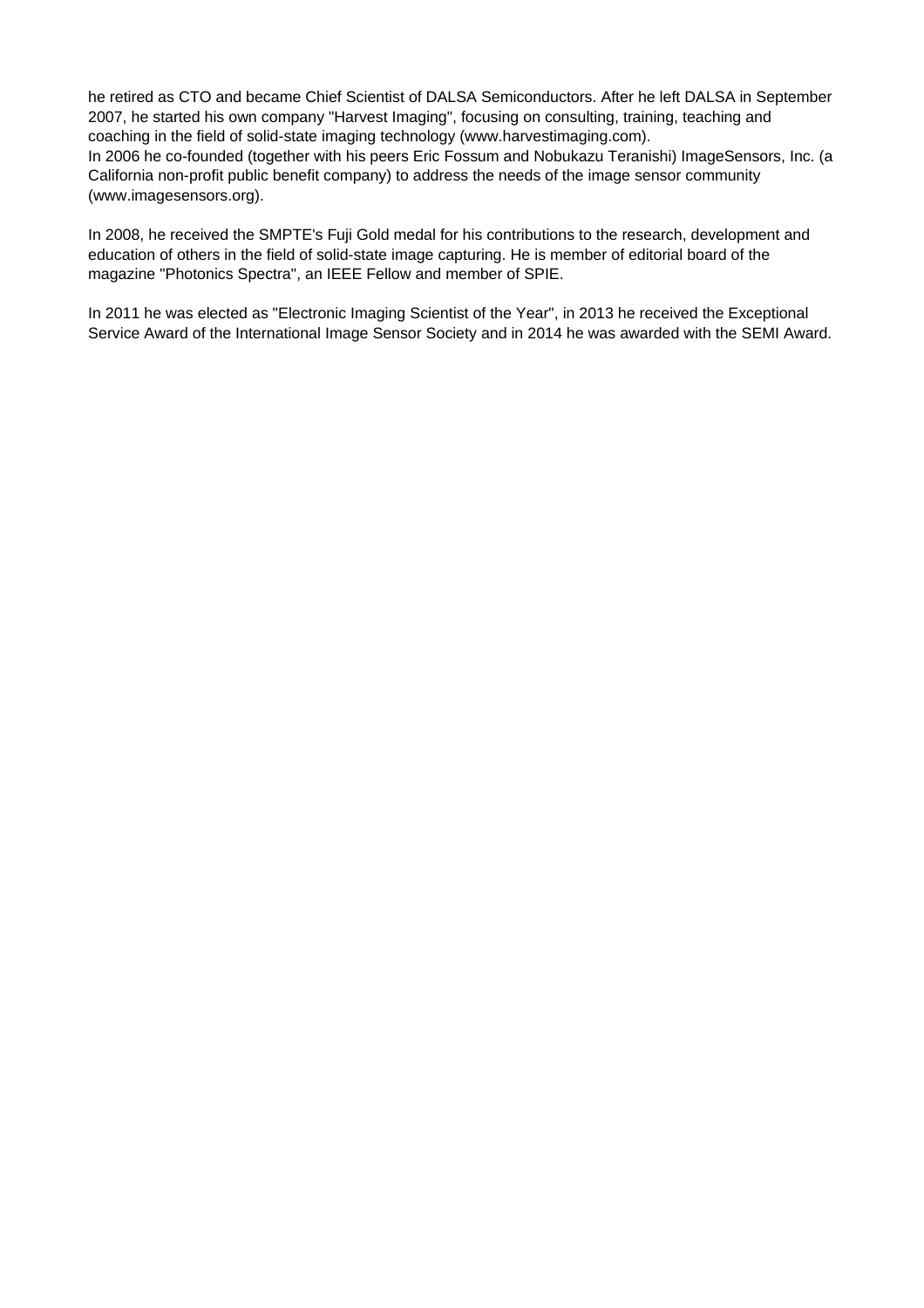# **Technological developments in infrared imaging : a fast growing market**



F. SIMOENS Marketing & Strategy Manager - Imaging Sensors CEA-LETI, Grenoble, France

### **Abstract**

First developed for defense applications, infrared imaging technologies have rapidly matured and come into the civilian market for security and surveillance, industrial process controls, science and enhanced vision system both military and civil.

The growing variety of applications has stimulated innovation driven by the SWAP3 criteria: Size, Weight and Power, Performance and Price. For example, running development of CMOS-based Single Photon Avalanche Diodes paves the way to Time-Of-Flight-based near-infrared 3D imaging suitable for many consumer applications. Advances in heterogeneous integration of III-V on silicon to build InGaAs photodiodes arrays allow one to envisage active eye safe shortwave IR imaging operation for improved safety in automotive and aviation transportation.

Today, infrared imaging technologies offer from Near-IR (0.7 - 1.4µm) to Far-IR (>14µm) improved sensitivity, embedded image processing, advanced functionalities like 3D vision or hyperspectral information, but also significant cost reduction as illustrated by the recent introduction of thermal imagers for smartphones.

Thanks to these advances, infrared imaging technologies can now address a fast growing commercial market -in particular home automation, EVS for transportation, robotics- and take its first step into the massconsumer market. This talk will present and illustrate this current trend of infrared imaging to spread in our daily lives.

### **Biography**

Dr François Simoens received his PhD degree in electronics from the French Pierre & Marie CURIE University (Paris 6) in 2002 in the field of particle accelerating cavity.

He first got involved in electromagnetic compatibility modeling at ONERA, microwave and ultra-sound radar prototyping in ESCPI (Paris High school) and optoelectronics for phased-array antennas in Dassault Electronique. After seven years of research in the accelerator field at CEA Saclay, he joined CEA-Leti in Grenoble in 2003, where he was first involved in the development of the sub-millimeter PACS focal plane array (for the ESA Herschel satellite) and then in uncooled infrared bolometer technology with the French company ULIS. In 2005, he became project manager (FP7, Euripides projects) before taking the position of program manager and expert in infrared and THz detection. Since the beginning of 2015, he acts as the Marketing and Strategy Manager for the Imaging Technologies and systems developed at Leti from X-ray to Far-Infrared.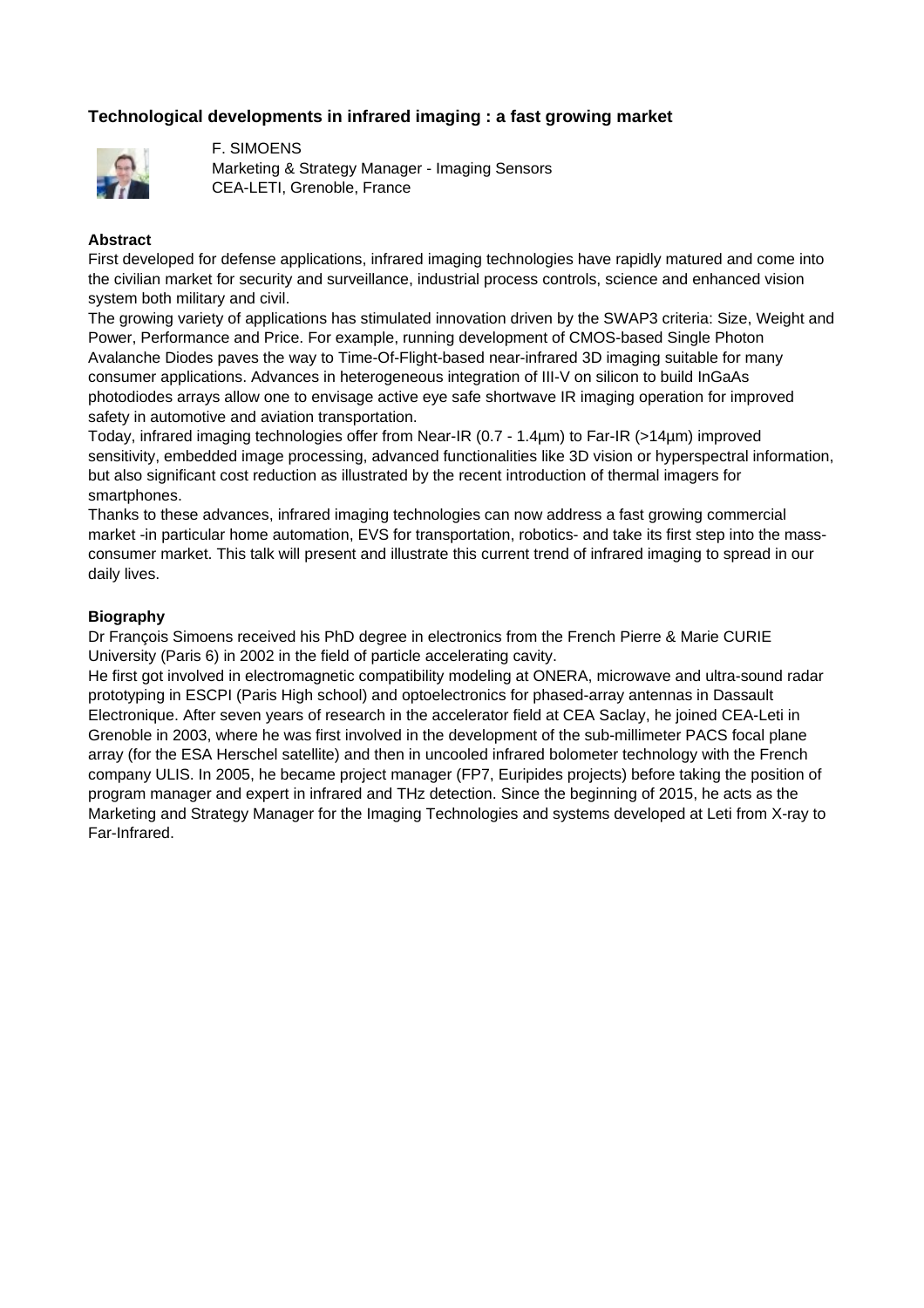# **SPAD Image Sensors in All-Digital Imaging**



E. Charbon Chair of VLSI Design TU Delft, Microelectronics, Delft, Netherlands

### **Abstract**

The integration of single-photon avalanche diodes (SPADs) in a conventional high voltage CMOS process has paved the way to scalable photon counting image sensors for use, for instance, in time-of-flight 3D cameras, LIDARs, (time-of-flight) positron emission tomography (TOF-PET), single-photon emission computed tomography (SPECT), and near-infrared optical tomography (NIROT). These sensors are revolutionizing several biomedical diagnostics techniques, like fluorescence lifetime imaging microscopy (FLIM), Förster resonance energy transfer (FRET), and super-resolution microscopy, just to name a few. SPAD sensors have many embodiments, whereas in some the pixels are small, made of a single SPAD, while in others the pixels are large, made of a large number of SPADs. The latter are generally known as silicon photomultipliers (SiPMs) or multi-pixel photon counters (MPPCs). Multi-channel digital SiPMs (MD-SiPMs) represent the forefront development in SiPMs; they are a fusion of SPAD image sensors and digital SiPMs, thanks to the increased number of pixels, whereas each pixel retains the properties of SiPMs, while enabling one to compute a very large number of timestamps in multi-photon showers.

In this talk, we focus on recent developments in SPAD image sensors and SiPMs, including the increase of fill factor, reduction of crosstalk and noise, and the management of high data rates originated in the newest digital sensors. We will introduce the concept of all-digital imaging based on photon quanta detection that is enabled by SPAD image sensors and SiPMs. We will discuss how the tremendous amount of data generated by these sensors will be handled by processors operating in situ thanks to 3D integration, where SPADs and processors will be on separate chips. We will also outline present and future enabling technologies, such as optical and electrical photon concentration, silicon-on-insulator (SOI) SPADs, and backside-illumination, as well as emerging applications.

### **Biography**

Edoardo Charbon received the B.S. from ETH Zurich in 1988, the M.S. from U.C. San Diego in 1991, and the Ph.D. from U.C. Berkeley in 1995, all in EECS. From 1995 to 2000, he was with Cadence Design Systems, where he was the architect of the company's IP protection and information hiding technologies; from 2000 to 2002, he was Canesta Inc.'s Chief Architect working on time-of-flight cameras for the consumer electronics market; Canesta was sold to Microsoft Corp. in 2010. Since 2002 he has been a member of the Faculty of EPFL and in 2008 he has become chair of VLSI Design at TU Delft. Dr. Charbon is the initiator and coordinator of MEGAFRAME and SPADnet, two EC funded projects for CMOS photon counting image sensors that yielded several consumer products and biomedical diagnostics tools. He has published over 250 articles in technical journals and conference proceedings and two books, and he holds 17 patents. Dr. Charbon is the co-recipient of the European Photonics Innovation Award.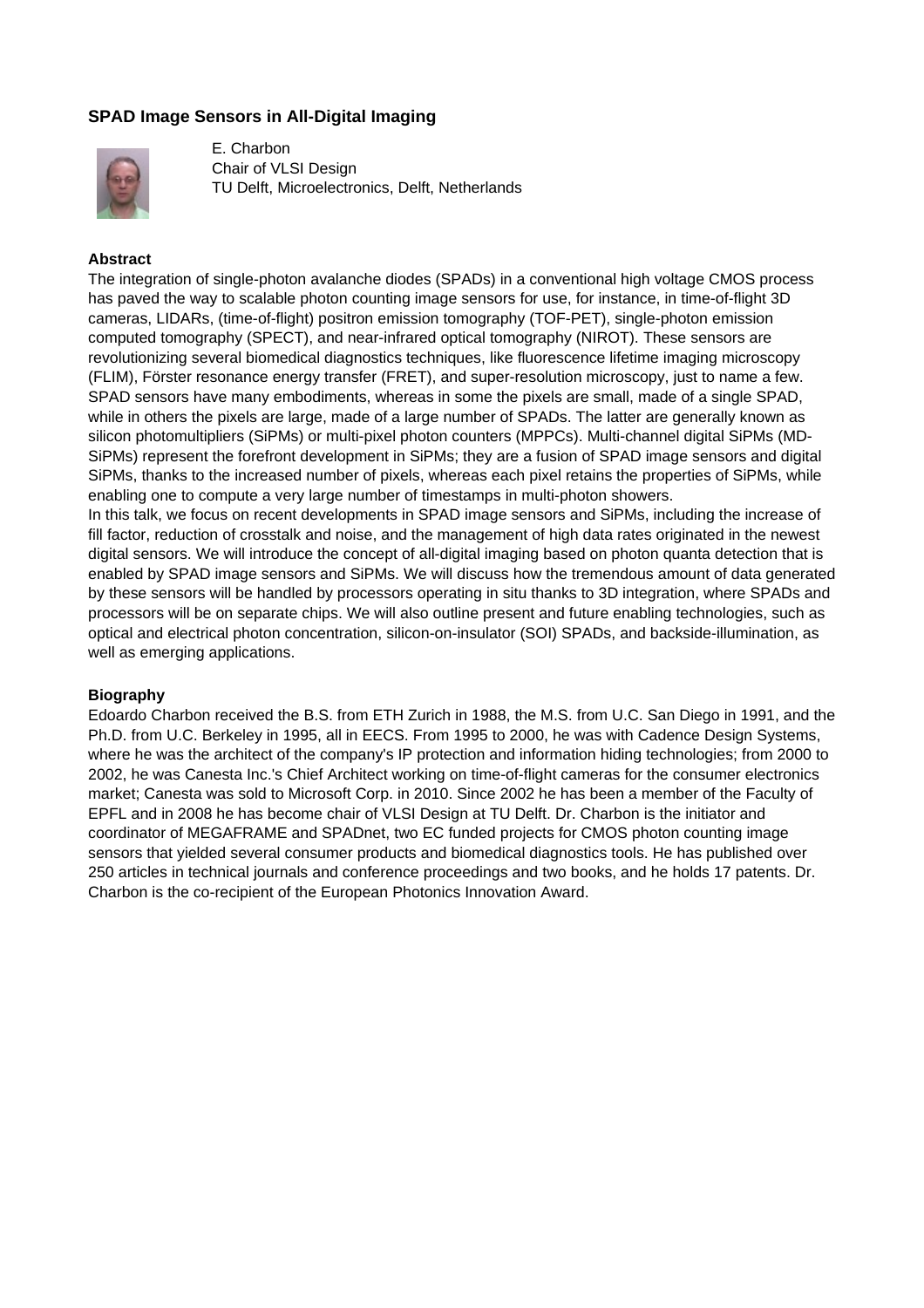## **Computer vision on manycore processor**



S. Cordova Marketing & Business development Director Kalray, Montbonnot, France

### **Abstract**

Kalray, Supercomputing on a chip technology, brings one of the most efficient processor that fits perfectly with the constraints of the future computer vision used in the future semi or fully autonomous vehicle industry.

Kalray with its MPPA manycore processor proposes a disruptive processing solution to address the huge demand of computer vision application.

Innovative architecture of the MPPA processor allows multiple applications with mixed criticality level to run on the same IC without any perturbation between the different kernels. Such feature provides to our customer the capability to save cost and merge many different functions on a single chip instead having it spread over the vehicles with communication and data streaming capability issues.

MPPA Manycore is a C/C++ fully programmable processor capable to evolve with the sensor technologies and the algorithm research. Software engineers will modify their application on purpose with minimum time proposing with the same hardware different level of options/functions saving development time and cost.

### **Biography**

Stéphane Cordova (Director of Marketing & Business Development for Embedded market). Prior to joining Kalray, Stéphane held several senior marketing and business development positions at ST-Ericsson and STMicroelectronics.

At Kalray, Stephane is in charge of the business development particularly for embedded application such as Automotive, Aerospace, Medical and Industrial.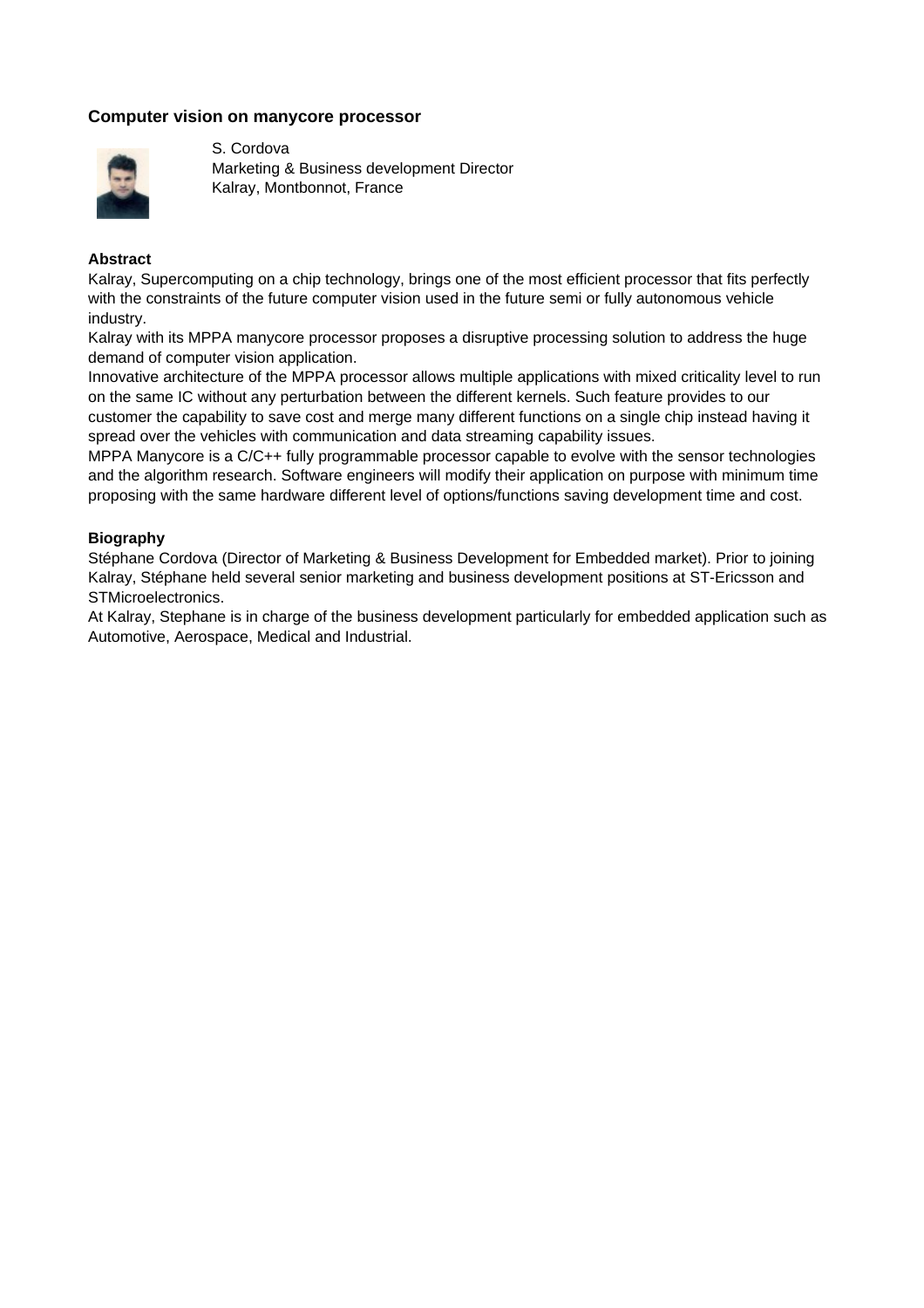## **Novel optical materials: answer for various market requirements**



J. Saarinen Professor University of Eastern Finland, Institute of Photonics, Joensuu, Finland

### **Abstract**

For centuries optics manufacturing has been based on processing glass or other transparent or reflective solid materials by grinding and polishing. Thermoplastics (and moldable glass materials) enabled low-cost volume production by injection molding. In micro-optics and silicon photonics various kinds of microelectronics manufacturing methods are used, such as etching and coatings.

 In this presentation we talk about UV curable materials, better known as adhesives. Applying ultraviolet light liquid resin can be transferred to solid form. When this is combined with molds, various kinds of optics, especially miniature-sized structures, can be fabricated. This has opened path for mass-manufacturing of micro-optics: roll-to-roll UV casting, that is optics on thin foil, and wafer-level manufacturing, that is optics added on solid wafers. We briefly present advantages of these new methods as well as how they have opened doors for optics into new applications and markets.

 Catalogue components have been the only cost-effective solution for low and medium volumes, when time and money excludes any custom manufacturing. Additive manufacturing (also known as 3D printing) is expected to solve this problem. However, there is no progress of 3D printing in glass or thermoplastics for optics. While 3D printing typically struggles with surface roughness order of microns, optics needs three orders of magnitude better quality, that is nanometers. Any postprocessing (polishing, coating, or painting) easily destroys delicate lens forms.

 The solution for 3D printed optics comes from UV curable materials. Because of liquid form, the material can be processed in tiny droplets before curing. There will not be almost no limitation to build miniature or macroscopic optics. 3D printed optics will also open door for fast and low-cost manufacturing of truly freeform optics. We will present various visions for 3D printed optics.

### **Biography**

Jyrki Saarinen received his D.Sc. (Tech.) degree from Helsinki University of Technology (TKK) in 1995 followed by MBA degree from TKK Executive School of Business. He is Adjunct Professor on Micro Optics at TKK, today known as Aalto University. He spent 15 years in photonics industry as co-founder, entrepreneur and business executive growing a one-man company Heptagon to the world-leader in micro-optics with over one thousand employees. He worked 7 years in Silicon Valley before taking the professorship on photonics applications and commercialization in the Institute of Photonics (University of Eastern Finland UEF) in Finland in 2013. His current main research topic is 3D printed optics. He is also Executive Director of the European Optical Society, and Vice Chairman of Photonics Finland society and Chairman of Finnish Physical Society. He also works for high-tech SME's and large corporations as business consultant including a Board position in three European companies.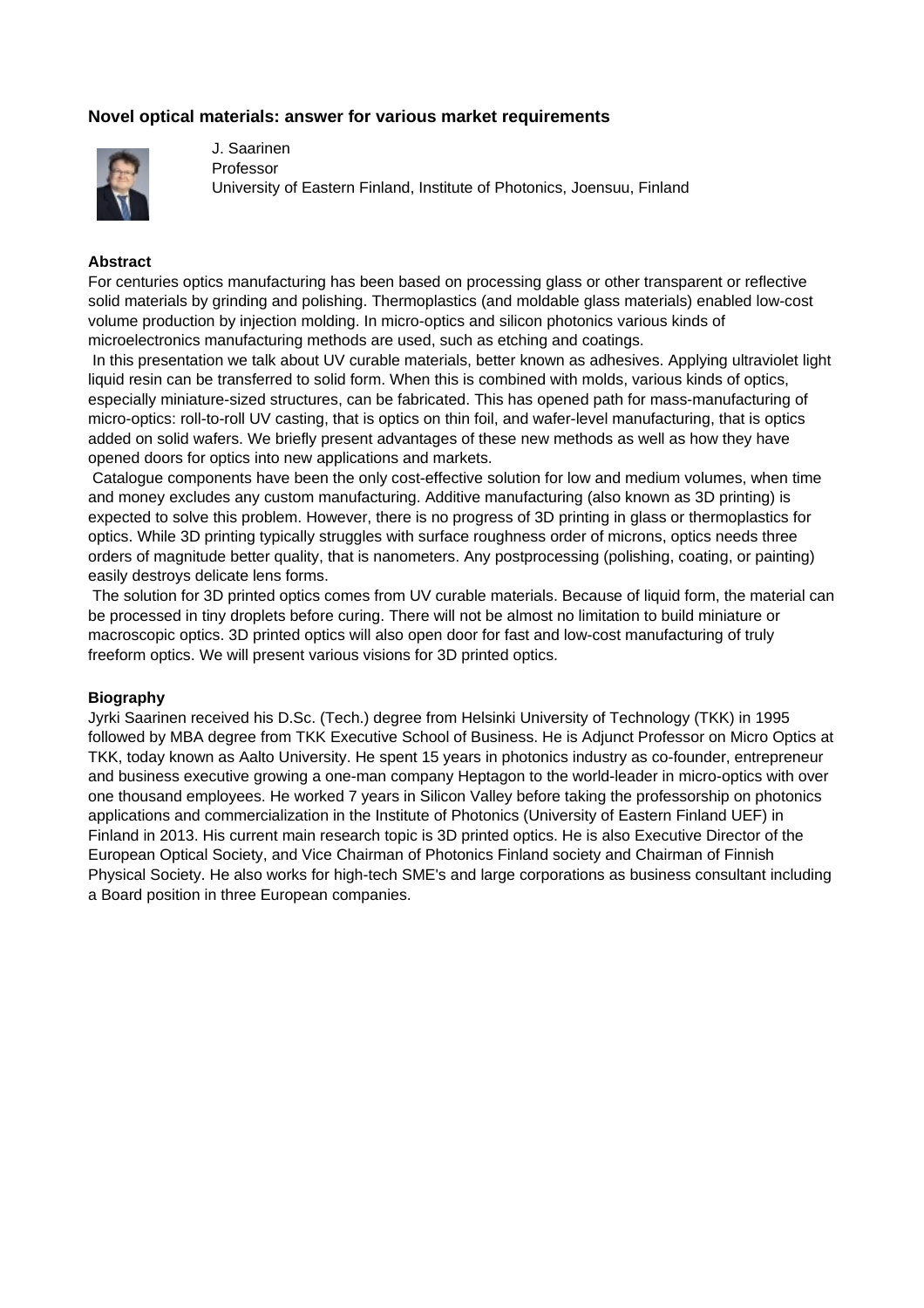# **Scene-driven pixel-individually auto-sampling image sensors**



C. Posch **CTO** Chronocam, Paris, France

### **Abstract**

The mode of operation of state-of-the-art image sensors is useful for one thing: photography, i.e. for taking an image of a still scene. Exposing an array of pixels for a defined amount of time to the light coming from a static scene is an adequate procedure for capturing its visual content. However, as soon as change or motion is involved, the paradigm of visual frame acquisition becomes fundamentally flawed. If a camera observes a dynamic scene, no matter where you set your frame rate to, it will always be wrong. Because there is no relation between scene dynamics and the chosen frame rate, over-sampling or under-sampling will occur, and both will usually happen at the same time. As different parts of a scene have different dynamic contents, a single sampling rate governing the exposure of all pixels in an imaging array will naturally fail to yield adequate acquisition of these different scene dynamics present at the same time. The solution is an image sensor that samples parts of the scene that contain fast motion and changes at high sampling rates and slow changing parts at low rates - with the sampling rate going to zero if nothing changes. Unfortunately, the information about where in a scene, and at which speed, things change and move is usually not known beforehand. A way to solve this problem is to let each individual pixel adapt and optimize its own sampling rate to the visual input it receives by autonomously reacting to the temporal evolution of light incident to its photosensor. As a consequence, (a) the image sampling process is no longer governed by a fixed timing source but by the signal to be sampled itself and (b) image information is not acquired and transmitted frame-wise but continuously and conditionally only from parts of the scene containing relevant information. These sensors are able to combine ultra-high-speed operation at wide dynamic range with low data rates, outperforming conventional image sensors in many areas of machine vision.

### **Biography**

Christoph Posch is Research Professor at Université Pierre et Marie Curie, Paris VI and founding CTO of Chronocam. He received the M.Sc. and Ph.D. degrees in electrical engineering and experimental physics from Vienna University of Technology, Vienna, Austria, in 1995 and 1999, respectively. From 1996 to 1999, he worked on analog CMOS IC design for particle detector readout and control at CERN, the European Laboratory for Particle Physics in Geneva, Switzerland. From 1999 onwards he was with Boston University, Boston, MA, engaging in applied research and mixed-signal integrated circuit design for high-energy physics instrumentation. In 2004 he joined the newly founded "Neuroinformatics and Smart Sensors Group" at AIT Austrian Institute of Technology (formerly Austrian Research Centers ARC) in Vienna, Austria, where he was promoted to Principal Scientist in 2007. Since 2012, he is co-directing the Neuromorphic Vision and Natural Computation group at the Institut de la Vision in Paris, France and has been involved in founding of two hightech start-up companies, Pixium Vision and Chronocam. His research interests include neuromorphic analog VLSI, CMOS image and vision sensors, biology-inspired signal processing and biomedical devices and systems.

Dr. Posch has been recipient and co-recipient of eight IEEE awards including the Jan van Vessem Award at the IEEE International Solid-State Circuits Conference (ISSCC) in 2006, the Best Paper Award at ICECS 2007, and Best Live Demonstration Awards at ISCAS 2006, ISCAS 2010 and BioCAS 2011. He is member of the Biomedical and Life Science Circuits and Systems, the Sensory Systems and the Neural Systems and Applications Technical Committees of the IEEE. Christoph Posch has authored more than 90 scientific publications and holds several patents in the area of artificial vision and image sensing.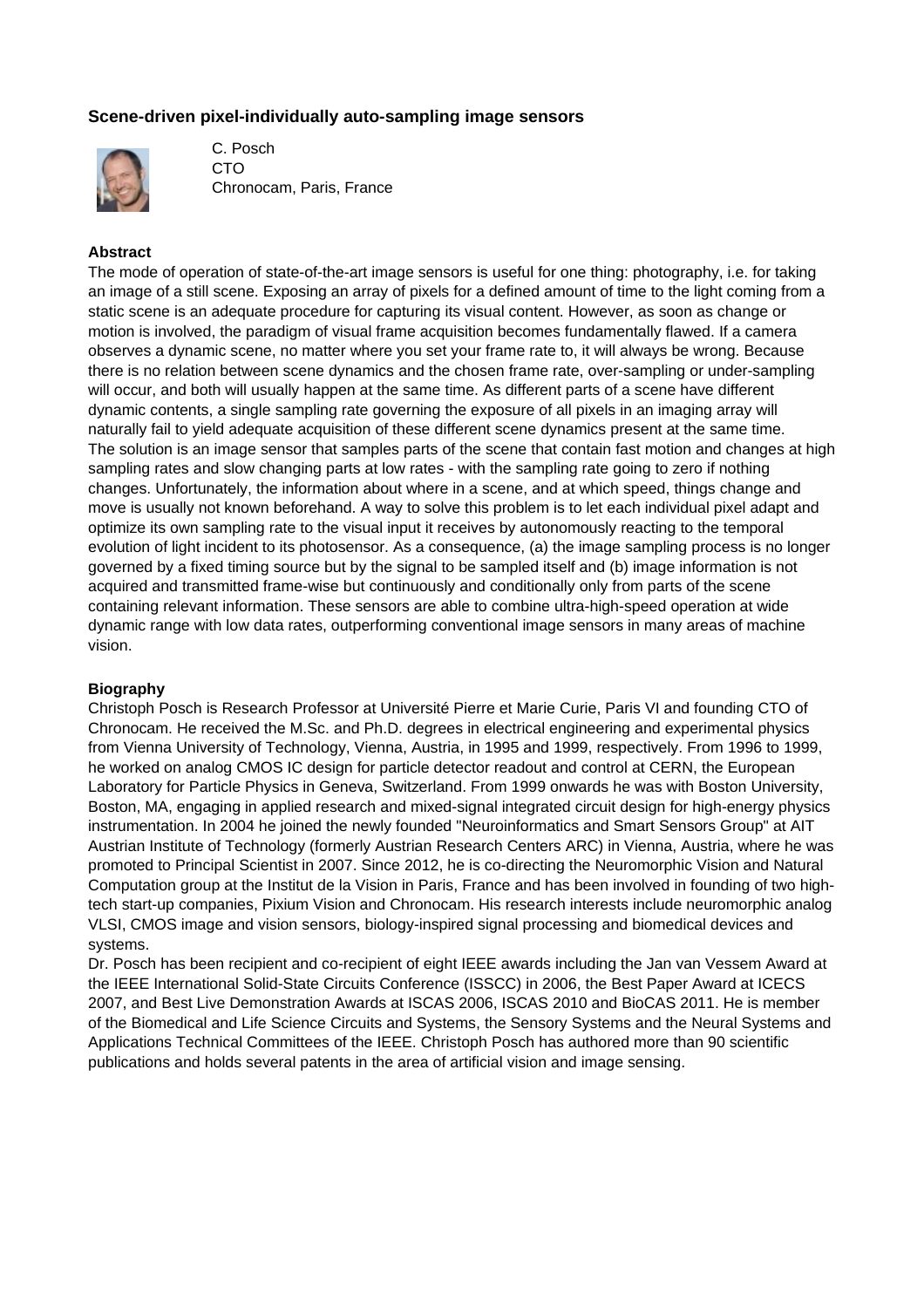# **Single-Photon detectors for real-time 3D-ToF imaging**



L. Carrara CTO Fastree3D SA, Ecublens, Switzerland

### **Abstract**

The availability of Single-Photon Avalanche Diodes (SPADs) in standard high-voltage CMOS and CIS processes offers great flexibility in the conception and design of real-time direct Time-of-Flight (dToF) imagers. The scalability of CMOS, paired with the digital nature of SPADs and their outstanding timing performance, lends itself to the conception of innovative, all-digital solutions to the problem of real-time depth sensing.

Among existing techniques, Time-Correlated Single-Photon Counting (TCSPC) in particular benefits from the massive parallelism, high speed, and low power consumption of digital CMOS solutions.

In this talk we focus on the core architecture of a TCSPC system and on the impact that highly integrated CMOS technologies have on speed, power consumption, and costs of the overall 3D ToF solution. We will introduce the concept of digital d-ToF pixel, and analyse two possible architectures: a pure ASIC and a mixed ASIC-FPGA.

### **Biography**

#### Co-Founder & CTO, Fastree3D

Senior development engineer for electronics and integrated circuit design. Expert in CMOS singlephoton avalanche diodes (SPAD) for 3D time-of-flight imaging. Over 7 years' experience in IC design, test, and fabrication, 5 of which were spent in industrial design of 3D cameras (ESPROS Photonics Corp). Education: Master Degree in Micro and Nanotechnologies for Integrates Systems (Politecnico di Torino, IT; Institut National Polytechnique de Grenoble, FR; École Polytechnique Fédérale de Lausanne, CH); Bachelor in Electrical Engineering, Politecnico di Torino (IT)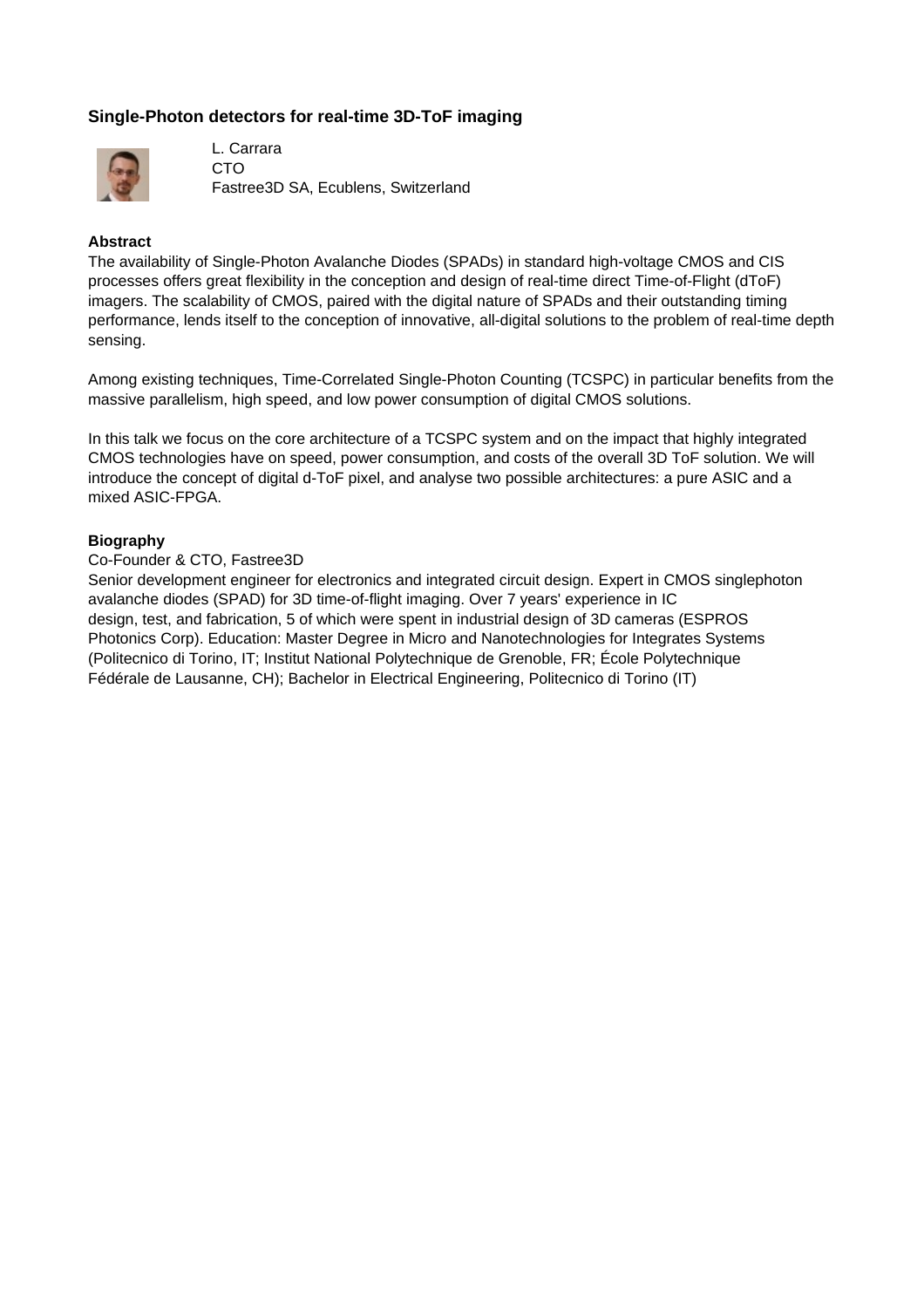# **3D printed optics**



E. Tierie CEO Luxexcel, Kruiningen, Netherlands

## **Abstract**

Luxexcel is the only company in the world able to 3D print optics. Directly from a cad-file to proprietary printers, without the need for any post-processing.

High transparency, high accuracy, high speed. Based upon ink jetting of acrylics and soon also silicones. Serving a wide range of industries including photonics, lighting, automotive, medical, aerospace & defence. Not just for prototypes but also for small/medium volume series, within just days instead of weeks or months.

### **Biography**

Eric Tierie has a MSc degree in process engineering from Technical University Delft and a secondary degree in business economics. With international management experience in polymers, metals, energy, aerospace & defence, chemicals and packaging he worked for multinationals such as Unilever, Exxon and Arcelor Mittal. Since 2014 he joined Luxexcel as CEO in the Netherlands.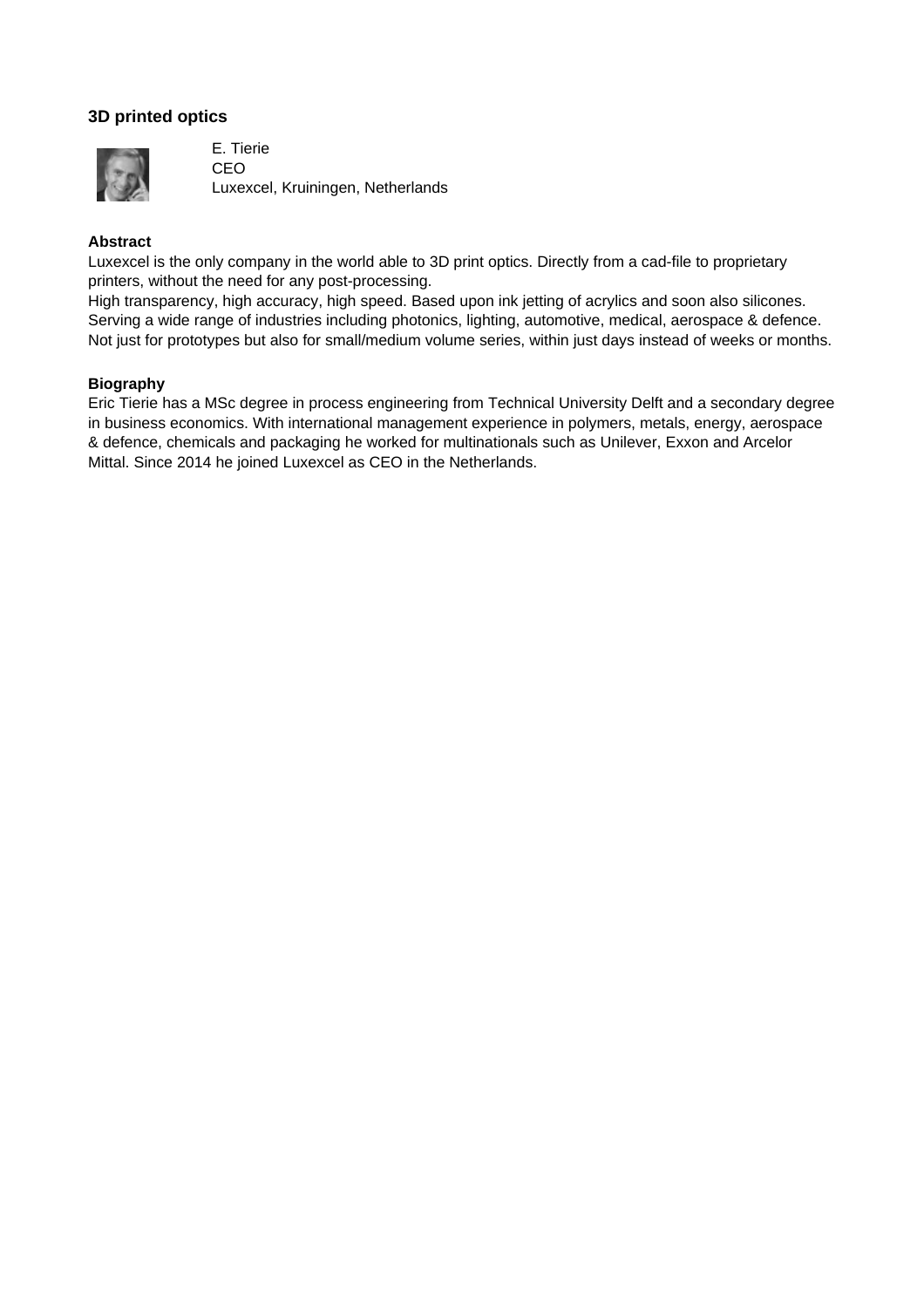# **3D Light Field Cameras for Machine Vision**



C. Perwass CEO Raytrix GmbH, Kiel, Germany

### **Abstract**

Light Field cameras are a new type of 3D-cameras that capture a standard image together with the depth information of a scene. Metric 3D information can be captured with a single light field camera through a single lens in a single shot using just the available light.

Raytrix has specialized on developing light field cameras for industrial applications. A patented micro lens array design allows for an optimal compromise between high effective resolution and large depth of field. Raytrix cameras are already in use in applications like volumetric velocimetry, plant phenotyping, automated optical inspection and microscopy, to name a few.

The talk will introduce the technology, show a number of applications and discuss the redundant and important aspects of a light field image for applications.

### **Biography**

Christian Perwass received his Ph.D. in engineering from Cambridge University, UK and his habilitation in Computer Science from Kiel University, Germany. He then worked in R&D at Robert Bosch GmbH developing automated optical inspection systems before founding the company Raytrix GmbH to develop and market 3D light field cameras for research and industrial applications. He developed the award winning multi-focus plenoptic camera, which became a unique enabling technology for a number of applications in research and industry.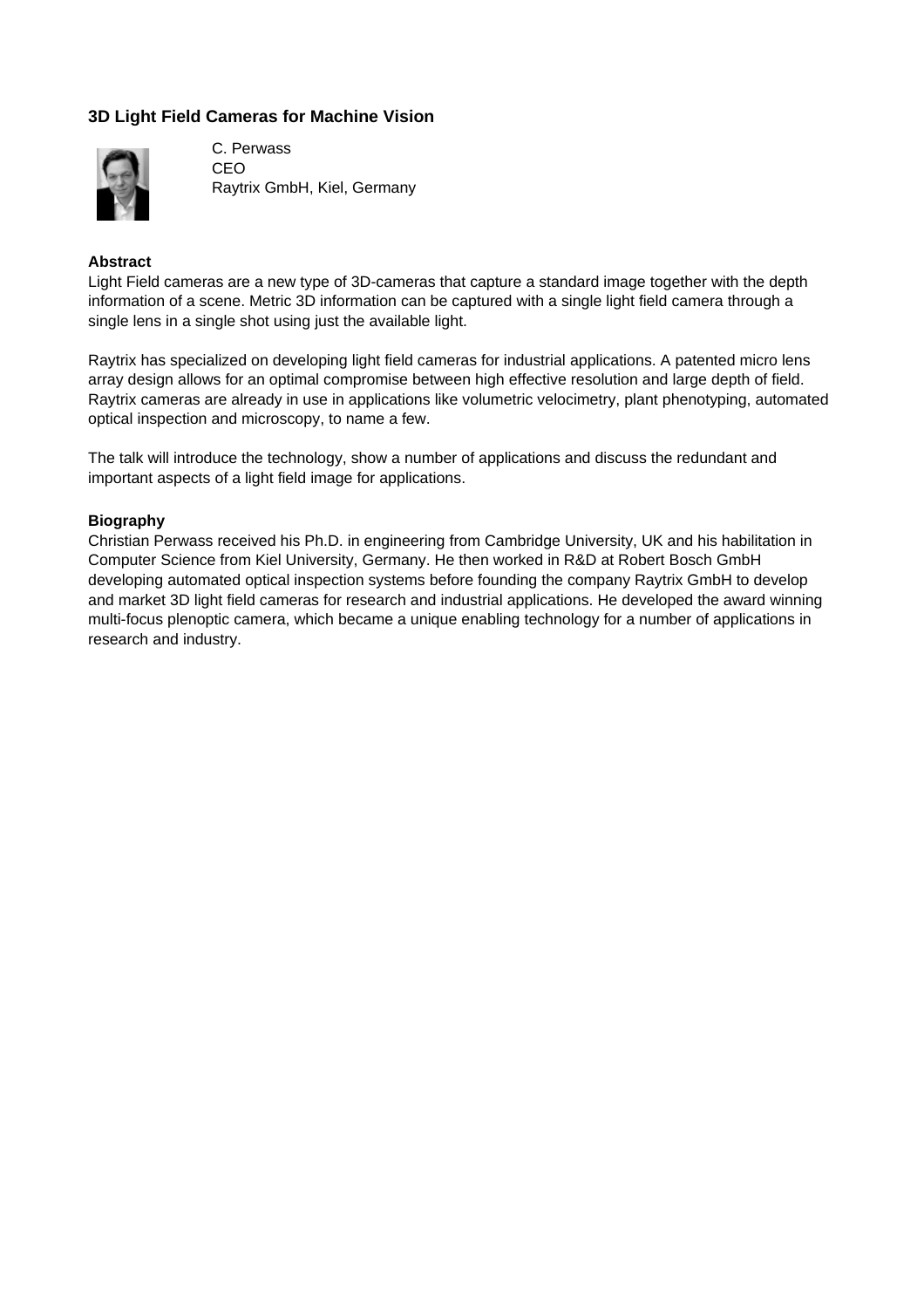

M. Verhoeven Co-Founder and Managing Director aSpect Systems, , Germany

## **Biography**

Marcus is Co-Founder and Managing Director of aSpect Systems. aSpect is a vendor for image sensor test services (wafer- & final test), test- and illumination equipment, prototype package- and camera development, as well as production equipment for lens adjustment.

Marcus started his professional career as a lab assistant in 1987 at Spectro Analytical Instruments, a vendor for optical spectrometers. He studied physics at the University of Wuppertal. From 1998 he headed for five years the semiconductor test floor of Silicon Vision. In 2003 Marcus founded together with Philipp Gottesleben aSpect Systems GmbH.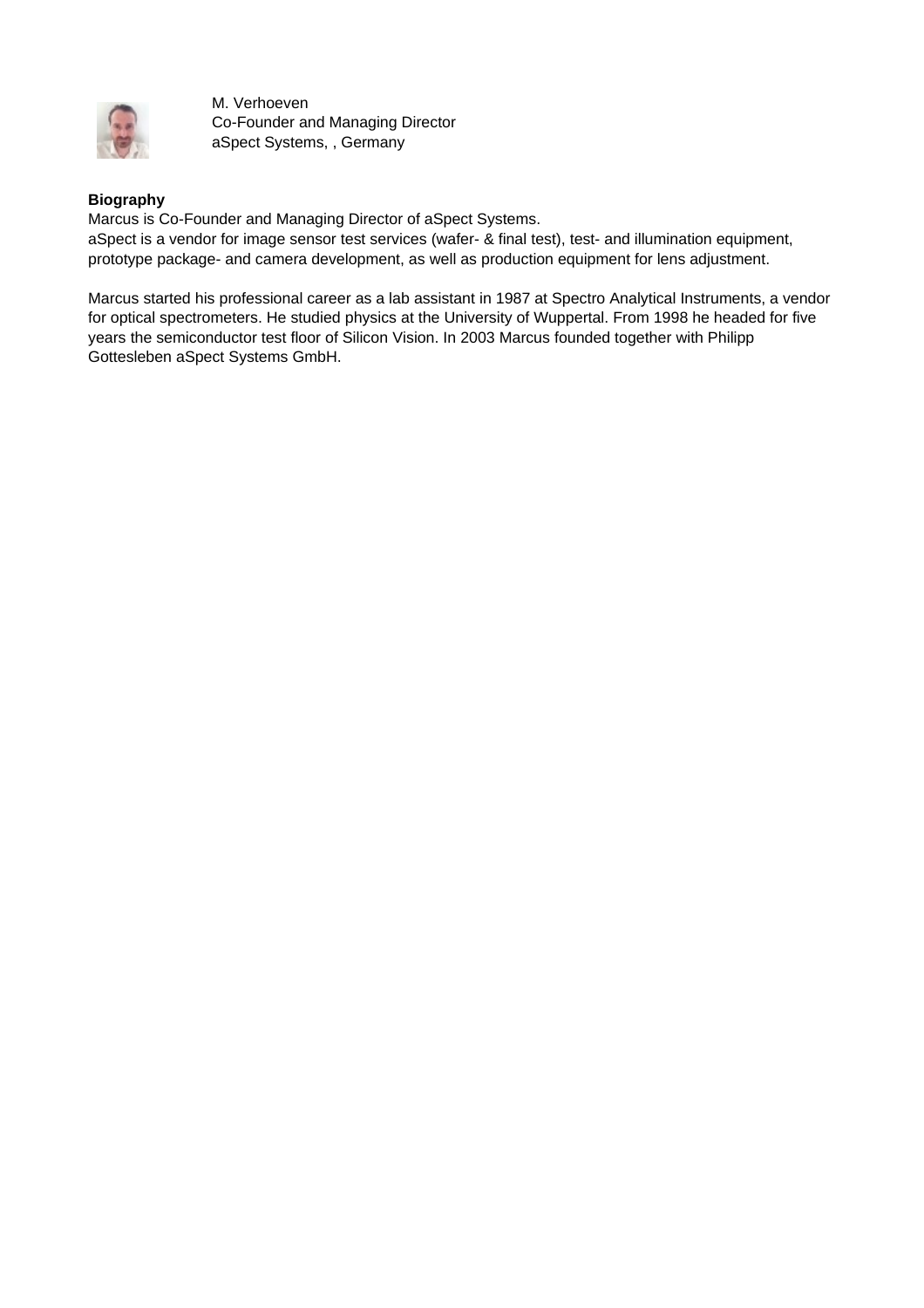# **Micro-technologies for 3-D depth sensing systems**



M. Rossi Chief Innovation Officer Heptagon Advanced MicroOptics, Rueschlikon, Switzerland

### **Abstract**

Optical depth sensing technologies in consumer electronics, in particular mobile devices, are driven by an increasing number of applications, such as enhanced imaging, gesture control, user interfaces, augmented reality, vital sign measurements, etc. The depth sensing technologies range from passive and active stereovision over triangulation technologies to time-of-flight concepts. This talk will focus on the micro-systems technologies of the different depth sensing concepts, in particular the miniaturization aspect, as well as some selected used cases.

### **Biography**

Formerly head of CSEM Zurich Replicated Micro-Optical Elements, Markus became CTO of Heptagon after CSEM's microoptics division was acquired by Heptagon in 2000. He is an expert on design and fabrication of diffractive and refractive micro-optic components and subsystems for industrial applications in the European and US markets. Markus holds a Ph.D. in Micro-Optics from the University of Neuchatel, Switzerland and a master's degree in physics from ETH Zurich.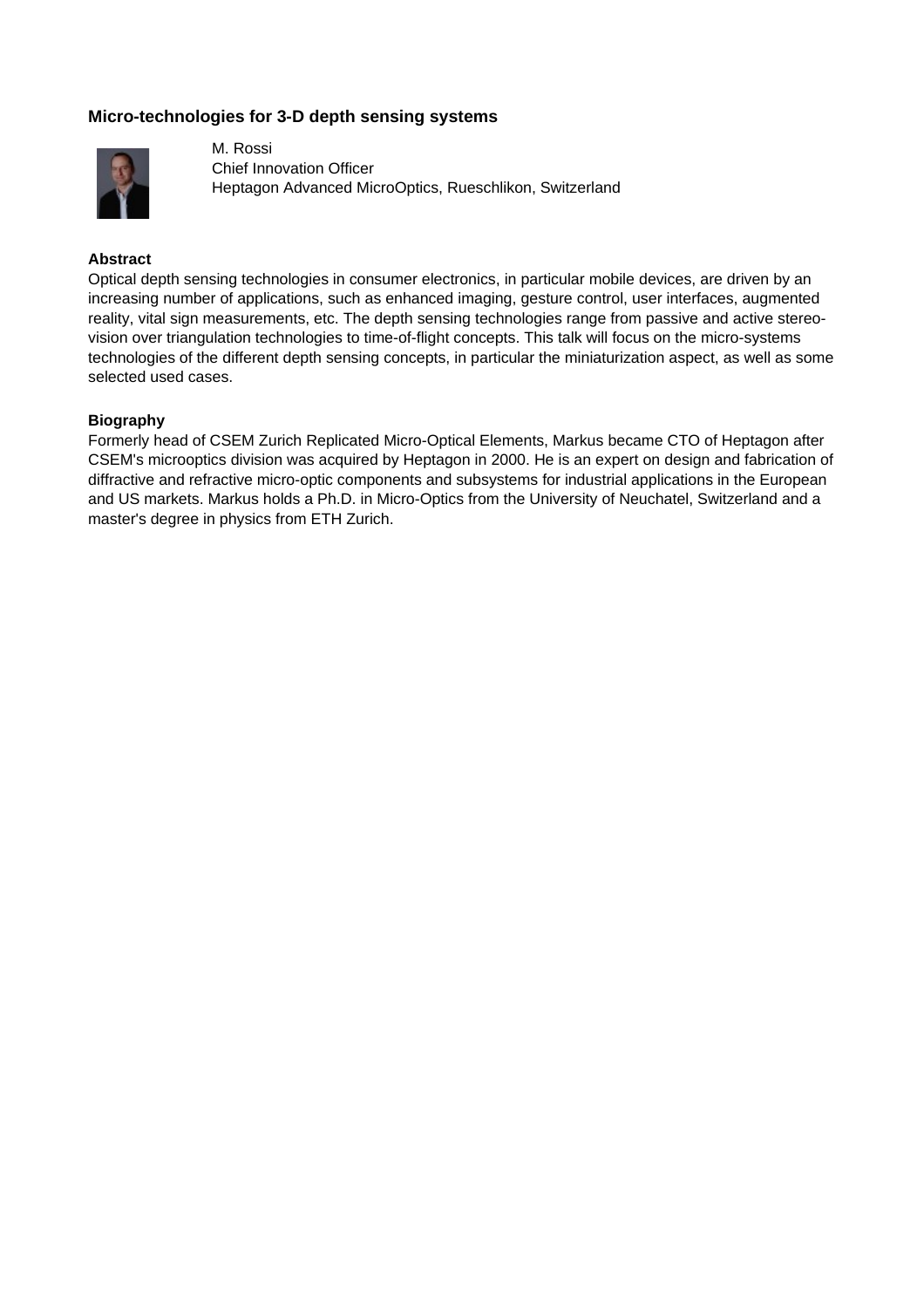# **3D Time-of-Flight Image Sensor Solutions for Mobile Devices**



B. Buxbaum CEO

pmdtechnologies gmbh, Executive Board, Siegen, Germany

### **Abstract**

Since William Gibson's visions\* of VR and AR finally get omnipresent in mobile devices, sensing technologies are confronted with new requirements to solve the problems of Human-Machine-Interfaces. Neither VR nor AR can rely on classical input media like mouse or keyboard - special controllers are barely accepted while natural interface methods are the key. Proximity information has to be provided to augment real or virtual scenes or to assist the user for security and guidance reasons (environmental awareness). Moreover mobile systems have strong limitations in terms of form factor and power consumption. pmd's ToF (Time-of-Flight) based 3D-sensor camera systems will push this trend further due to their scalability, tiny form factor and low power capabilities. They enable touchless interaction in the near-field as well as 3D environmental awareness - already today even on mobile devices. No need for a baseline, robust and reliable calibration, operation from pitch black to bright sunlight are valuable criteria for pmd depth sensors to be a key component of an emerging mobile ecosystem.

\* ( Neuromancer, Virtual Light)

### **Biography**

EDUCATION

- Technical University of Darmstadt, University of Siegen
- Master of Engineering, PhD in Micro-/Optoelectronics, MBA

### CAREER

- Founding CEO/CTO of pmd in 2002
- pmd today is world's leading 3D ToF chip technology provider
- 1st products launched 2005, more than 1 Million devices shipped up to date
- More than 100 employees
- Revenue with pmd-based products over 30 Million USD expected 2015
- Besides other design wins, pmd is partner in Project Tango as the 3D technology provider
- Lecturer at the University of Siegen
- Member of Advisory Boards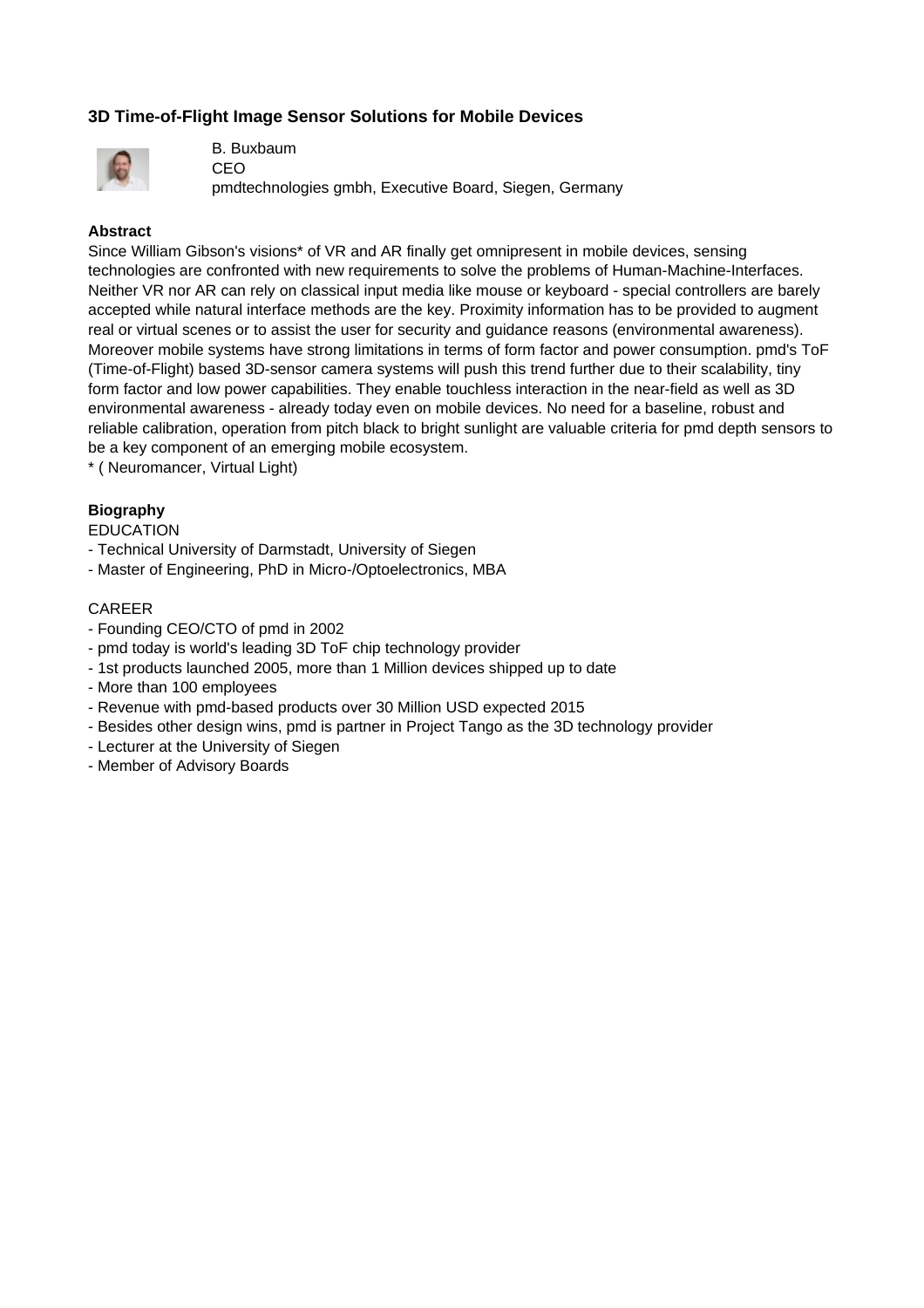# **Digital integration: a path to lower system cost in imaging systems**



B. Dupont Business Development Pyxalis, Moirans, France

### **Abstract**

In many fields of imaging applications, the image is not at the destination of a human being. Instead, imaging data is used by machines to interpret a data, for instance: shape, thickness, color, intensity, etc. As a consequence, imagers are usually coupled to a rather complex digital system that configures the image sensor to acquire the correct data (window size, frame rate, sequence, gains,...) and perform post processing and image treatment on the acquired data. With nowadays technologies, it is possible to lower the total camera cost by integrating more on the sensor itself or on a dedicated digital chip.

In this paper, and after considering various possible options, we describe a general approach using integrated microprocessors, sometimes dual core, to achieve more compact, more affordable cameras. We also present how this integration can also lead to a significant gain in camera development time and cost as the flexible digital sensors become easier to integrate. In particular, we will discuss how digital processing can be used to reconstruct High dynamic range directly at the sensor output. Finally, we will demonstrate that digital integration does not come at the expense of performance with measurements of a 2e- noise sensor using dual-CPU architecture on-chip.

### **Biography**

Benoit Dupont received his PhD in physics from the University of Paris-Sud in 2008 and an IC design engineering degree from ISIM, Montpellier in 2002. He worked as digital system engineer and cmos image sensor designer at FillFactory from 2002 and 2005. He made his PhD research in partnership with the LETI and ULIS, Grenoble, in the field of infrared image sensors from 2005 to 2008. He worked as chief designer at Caeleste until 2015 where he joined Pyxalis Image Sensors, as business development manager.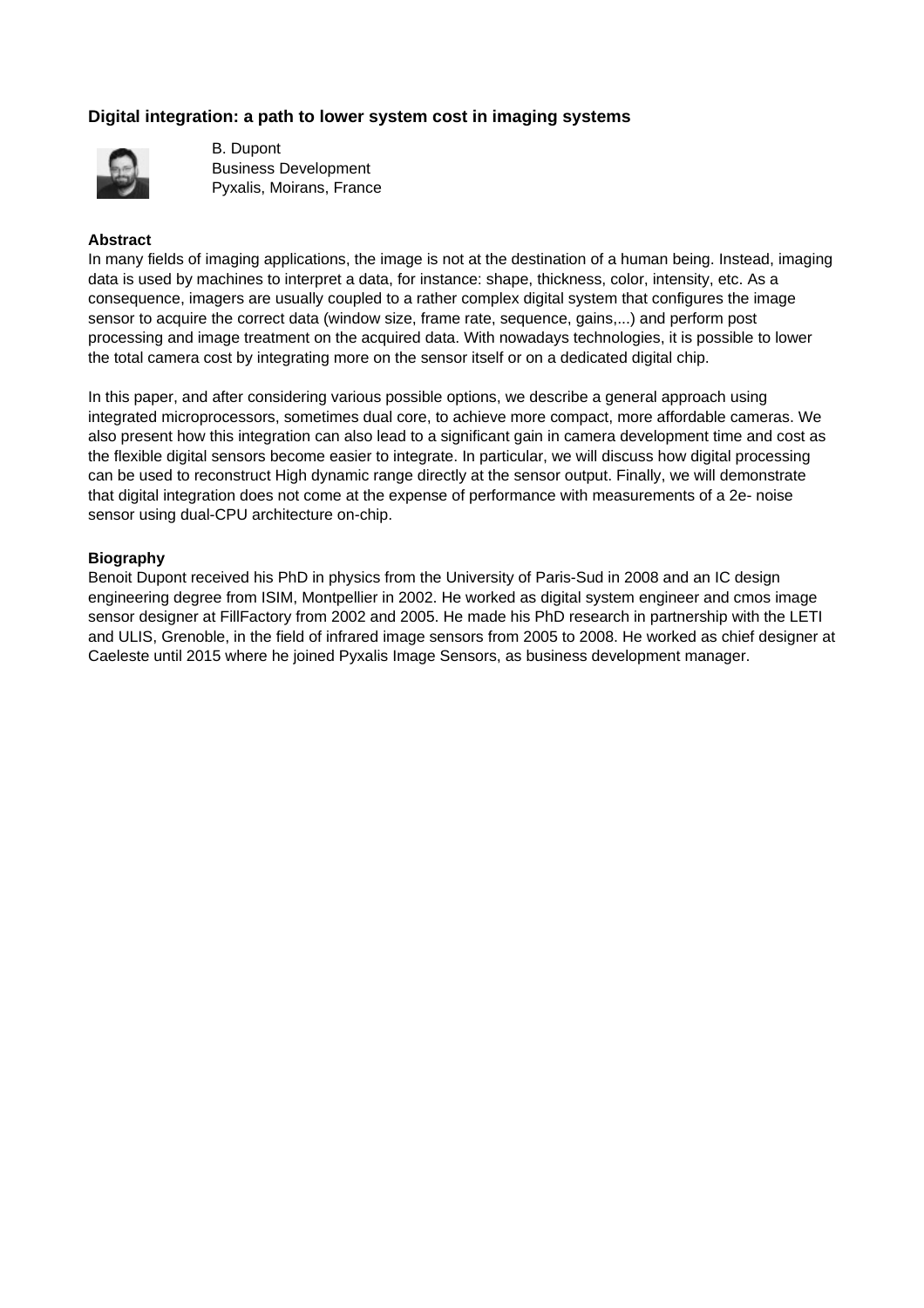## **Panono Panoramic Ball Camera**



J. Pfeil President Panono GmbH, Berlin, Germany

## **Abstract**

The Panono is a grapefruit-sized, ball-shaped camera with 36 camera modules embedded around it that fire simultaneously to capture fully spherical, 108-megapixel panoramic images. Viewing Panono panoramas on a mobile device with the free Panono App offers a unique immersive experience in which the viewer moves through images simply by tilting their device up and down, left and right, and all around as if inside the image.

### **Biography**

Jonas Pfeil is a co-founder and the president of Panono GmbH, the company that builds the Panono Panoramic Ball Camera.

He graduated with a Diplom (M.Sc.) from the TU Berlin, worked as a visiting researcher in Japan and participated several times in the German contest for young scientists "Jugend forscht" while still at school. There his team won the second place at the national level in 2002.

He loves problems and climbing.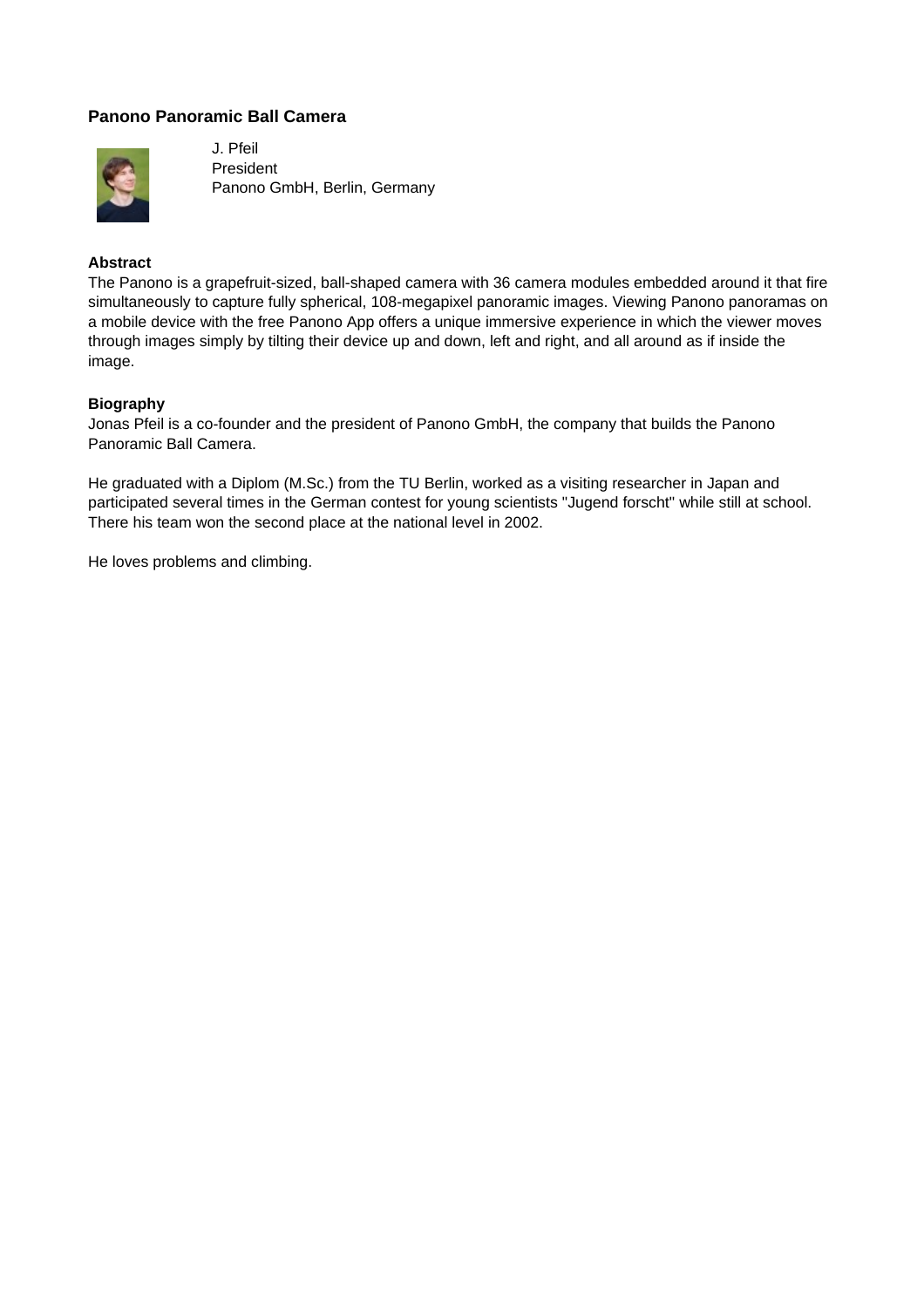## **Integration Technologies for Image Sensors**



M. Toepper Business Development Manager Fraunhofer IZM, BDT, Berlin, Germany

### **Abstract**

Packaging is a dominant part for the integration of image sensors into electronic systems for ultra-small and/or high performance applications. This presentation will focus on the packaging and system integration aspect of image sensors. Two different approaches will be presented and discussed in detail: One approach is a wafer level packaging concept using TSV (Through Silicon Vias) technology and the other is an image sensor on a small PCB with embedded image processor. Both technologies are a versatile step for new and advanced systems.

The enabling key technology for wafer level packaging of camera systems based on top-side illuminated imagers are TSV because they allow a redistribution on the backside of the wafer wherefore the active side remains unaffected and can be completely used for the optic assembly. The wafer level camera having a size of about 1mm x 1mm will be presented.

Another packaging process was made possible by an embedding technology. At a size of only 16x16x12 cubic millimeters, including, the microcamera module is an extremely small system. A total of 72 passive and 13 active components (such as oscillators, DC-to-DC converters, memory chip and image processor) have been embedded inside the module and the image sensor is mounted on top. The main system advantage is the fact that the image material is directly inside the camera, since it is equipped with an integrated processor for image processing. In addition it is fully encapsulated. After the image sensor has recorded the image, the integrated processor evaluates the frame. The video itself no longer has to be sorted and analyzed by an interposing system. Instead, only the relevant signals are transmitted.

### **Biography**

Michael Töpper has a M.S. degree in Chemistry and a PhD in Material Science. Since 1994 he is with the Packaging Research Team at TU Berlin and Fraunhofer IZM. In 1997 he became head of a research group. In 2006 he was also a Research Associate Professor of Electrical and Computer Engineering at the University of Utah, Salt Lake City. The focus of his work was Wafer Level Packaging applications with a focus on materials. Since 2015 he is part of the business development team at Fraunhofer IZM. Michael Töpper is Senior Member of IEEE-CPMT and has received the European Semi-Award in 2007 for WLP. He has published several book chapters and is author and co-author of over 200 publications.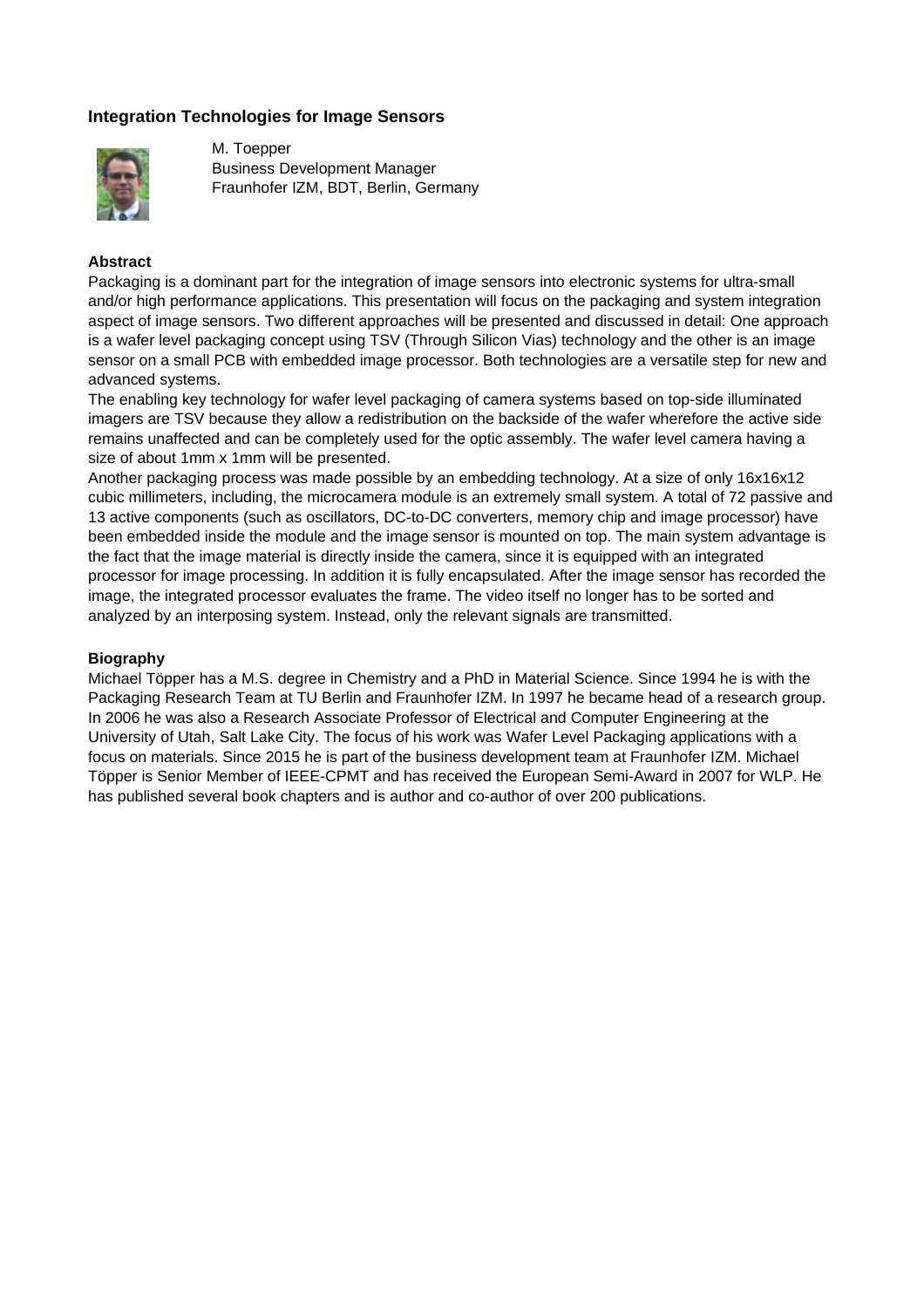

P. Cambou Activity Leader Imaging Yole Développement, Villeurbanne, France

### **Biography**

From 1999 Pierre Cambou has been part of the imaging industry. He has earned an Engineering degree from Université de Technologie de Compiègne and a Master of Science from Virginia Tech. More recently he graduated from Grenoble Ecole de Management's MBA. Pierre took several positions at Thomson TCS which became Atmel Grenoble in 2001 and e2v Semiconductors in 2006. In 2012 he founded a start-up called Vence Innovation (now Irlynx) in order to bring to market a disruptive Man to Machine Interaction technology. He joined Yole Développement as Imaging Activity Leader in 2014.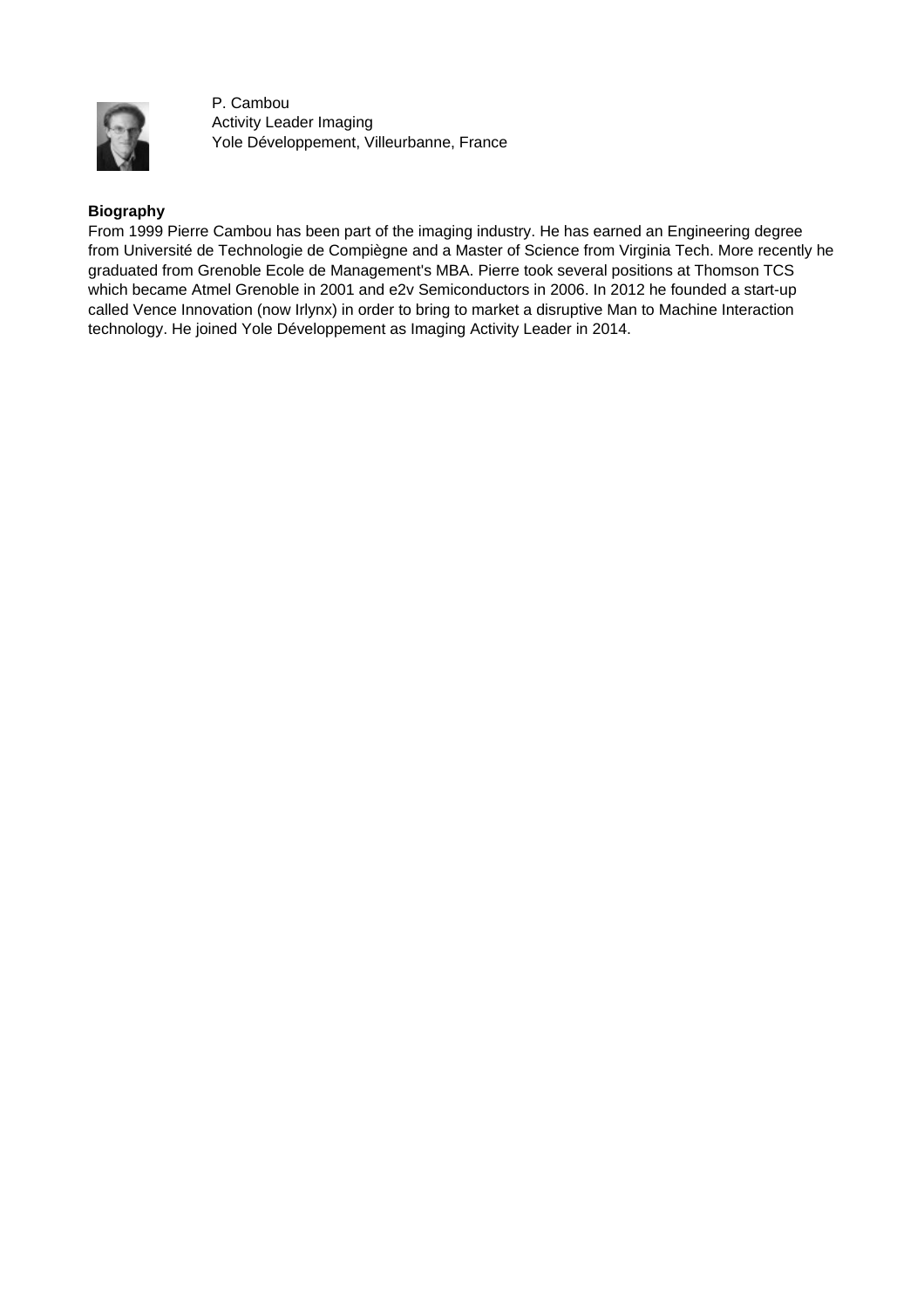# **InVisage, the camera in a whole new light**



R. Lacombe VP Sales & Marketing InVisage Technologies Inc., Menlo Park, United States

#### **Abstract**

QuantumFilm is a light-sensitive layer of quantum dots that takes the place of silicon, the conventional material used in digital camera sensors. It has 80% quantum efficiency in the visible range and absorbs 8 times more light than silicon in an equivalent thickness. In fact, it's so sensitive that 0.5um of QuantumFilm can detect colors more accurately than a 3um layer of silicon, enabling lower lens height and much thinner cameras. In addition, by changing the size of the quantum dots, we can tailor their sensitivity to specific wavelengths. This means QuantumFilm can be dynamically optimized for a variety of applications, from visible to infrared. Not only that, but the dots' sensitivity can also be turned on and off electronically, resulting in our proprietary global shutter and dynamic zoom mechanisms.

The design of the QuantumFilm camera sensor maximizes the film's higher sensitivity by incorporating it in a continuous layer closer to the top surface of the sensor. Thus, the entire area of the pixel is sensitive to light (100% fill factor), and more light can be absorbed faster. Thanks to added room in the silicon circuitry underneath, a significantly higher full well capacity allows more of that light to be stored, which in turn produces images with enhanced details in both dark and bright areas-also known as higher dynamic range.

QuantumFilm is a truly remarkable breakthrough, freeing digital cameras from the technical limitations of silicon. You'll see the camera in a whole new light.

#### **Biography**

At InVisage, Remi leads the sales & marketing team. He joined InVisage in 2013 bringing 20+ years of international business development and marketing experience with a focus on multimedia and imaging hardware and software technologies. Before InVisage, he was the Vice President of Business Development at DxO Labs where, as an early employee, he created the mobile imaging business, won imaging technology design wins at all major device manufacturers and helped grow the 120+ staff company to sustainability and multi-year profitability. Previously, Remi led several entrepreneurial ventures including CEO of Zandan and co-founder of PAS International. Remi's previous companies also include C-Cube Microsystems, Chorus Systems, and Sun Microsystems. Remi received his MS degree in Engineering Management from Stanford University as well as applied science and engineering degrees from Ecole Polytechnique and Ecole Nationale Supérieure des Télécommunications both in Paris, France.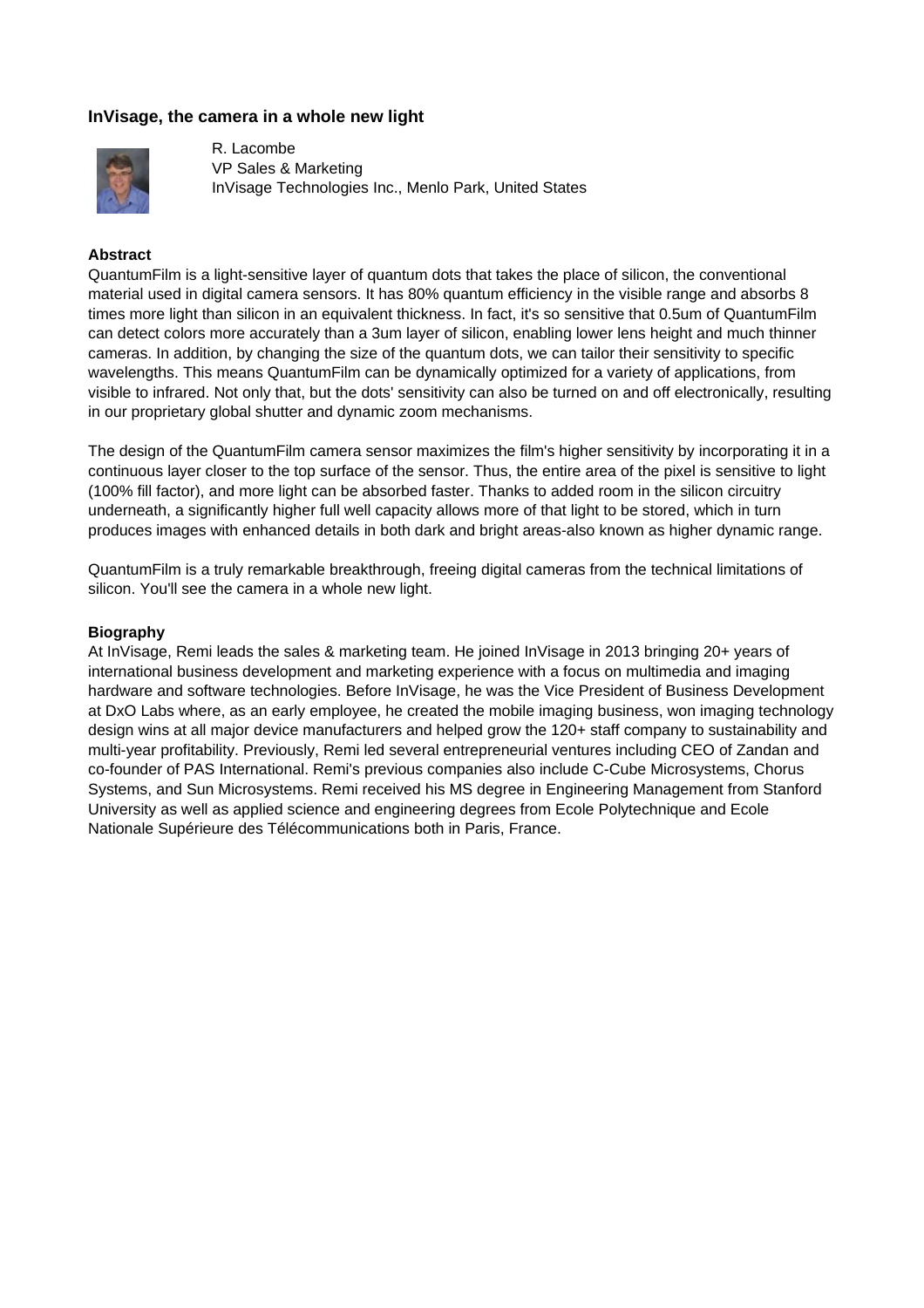## **Low power image sensors at CEA LETI : from mature to advanced process nodes**



A. Verdant Analog design CEA LETI, Grenoble, France

### **Abstract**

In the last decade, CEA-LETI has investigated the fields of low power image sensors in the context of highly power constrained environments for surveillance applications.

With power budgets as low as 100µW and below, new read-out and processing strategies has been developed for always-on visible CMOS image sensors.

The recent and fast growing market of IoT offers new opportunities for this technology adoption.

Although these strategies were oriented towards a drastic reduction of the amount of data to process by adapting the resolution of the acquired image, recent works tend to explore the benefits of event-driven asynchronous readout modes with multiple wake up levels. These acquisition concepts are also closely linked to the technological target and integrations schemes.

In this presentation, we will show developments conducted at CEA-LETI in relation to the state of the art and future perspectives.

### **Biography**

Arnaud Verdant joined the CEA LETI in 2008 at the Circuit Design, Architecture & Embedded Software Department. His works focus on analog design for CMOS image sensor, including analog to digital converters and low level image processing. He is involved in several project dealing with medical imaging (Xrays and acousto-optic) . He received the PhD degree from the Université Paris Sud in 2008. He is the author and co-author of 15 publications and 10 patents.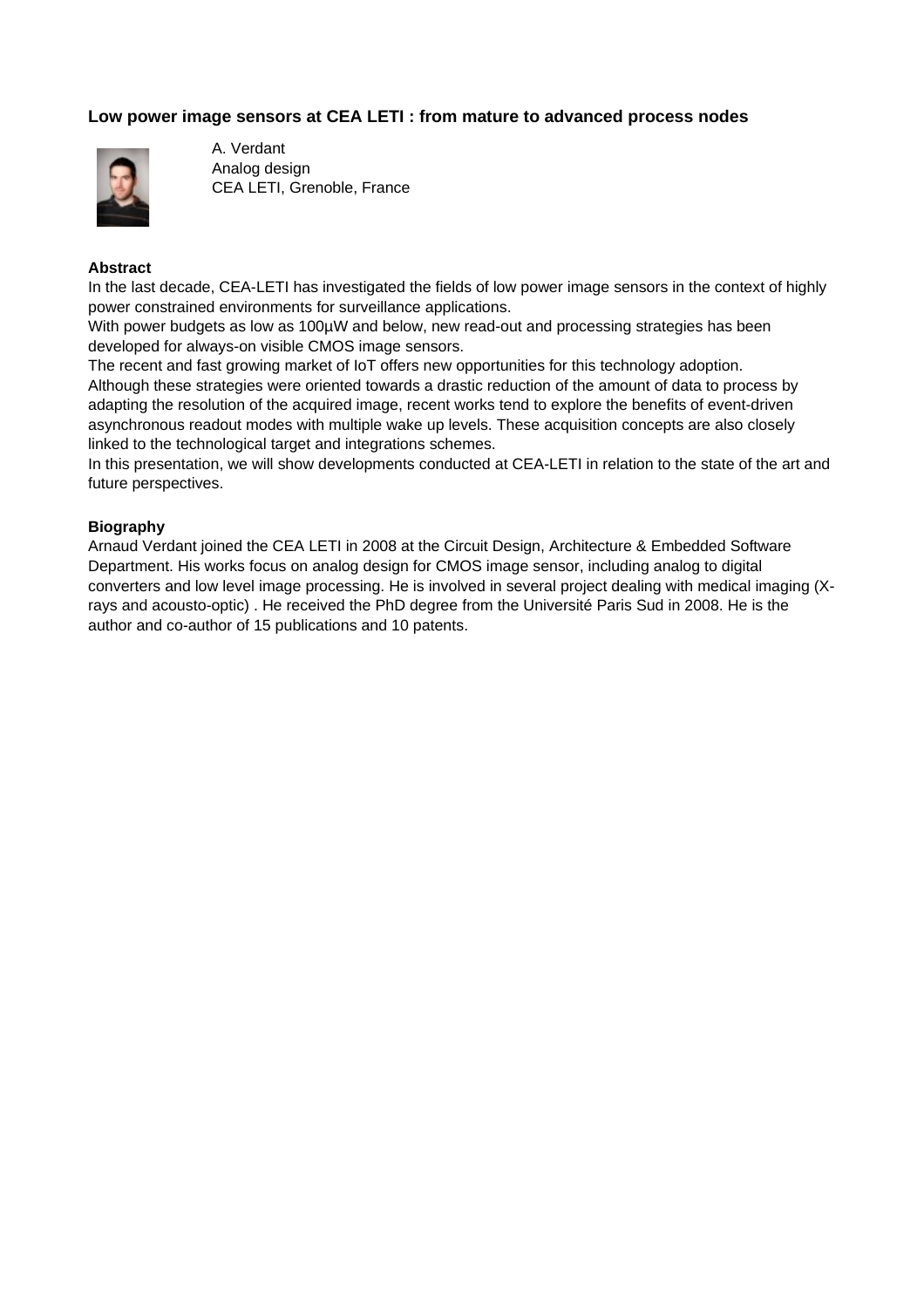# **Quantum random number generator using a mobile phone's CMOS camera**



B. Sanguinetti Product Manager ID Quantique, Geneva, Switzerland

### **Abstract**

Random number generators (RNGs) play an essential role in the generation of cryptographic keys. Purely mathematical (software) RNGs do not guarantee the uniqueness, and therefore the security, of the keys, so that in cryptographic applications it is essential to use RGNs based of physical principles. The randomness of certain quantum mechanical effects can be demonstrated from first principles, and the entropy generated by these effects can be precisely quantified, making quantum random number generators an attractive solution. These however have typically relied on specialized, power hungry, and "large" hardware devices, such as single photon detectors.

Here we show that it is possible to generate random numbers of a quantum origin using a standard mobilephone camera. Besides its economical and practical advantages in mobile applications, this method allows for a more precise estimation of the entropy than previous methods, and is resilient to a larger class of attacks.

### **Biography**

Bruno Sanguinetti has studied for his PhD in cavity quantum electrodynamics at the Universities of Sussex and Leeds (UK), and at the Max Planck institute for quantum optics (Germany). After his PhD, Bruno joined the group of applied physics of the university of Geneva. Now Bruno works at the company ID Quantique where he is product manager. His interests are in applied quantum photonics, sensors and detectors.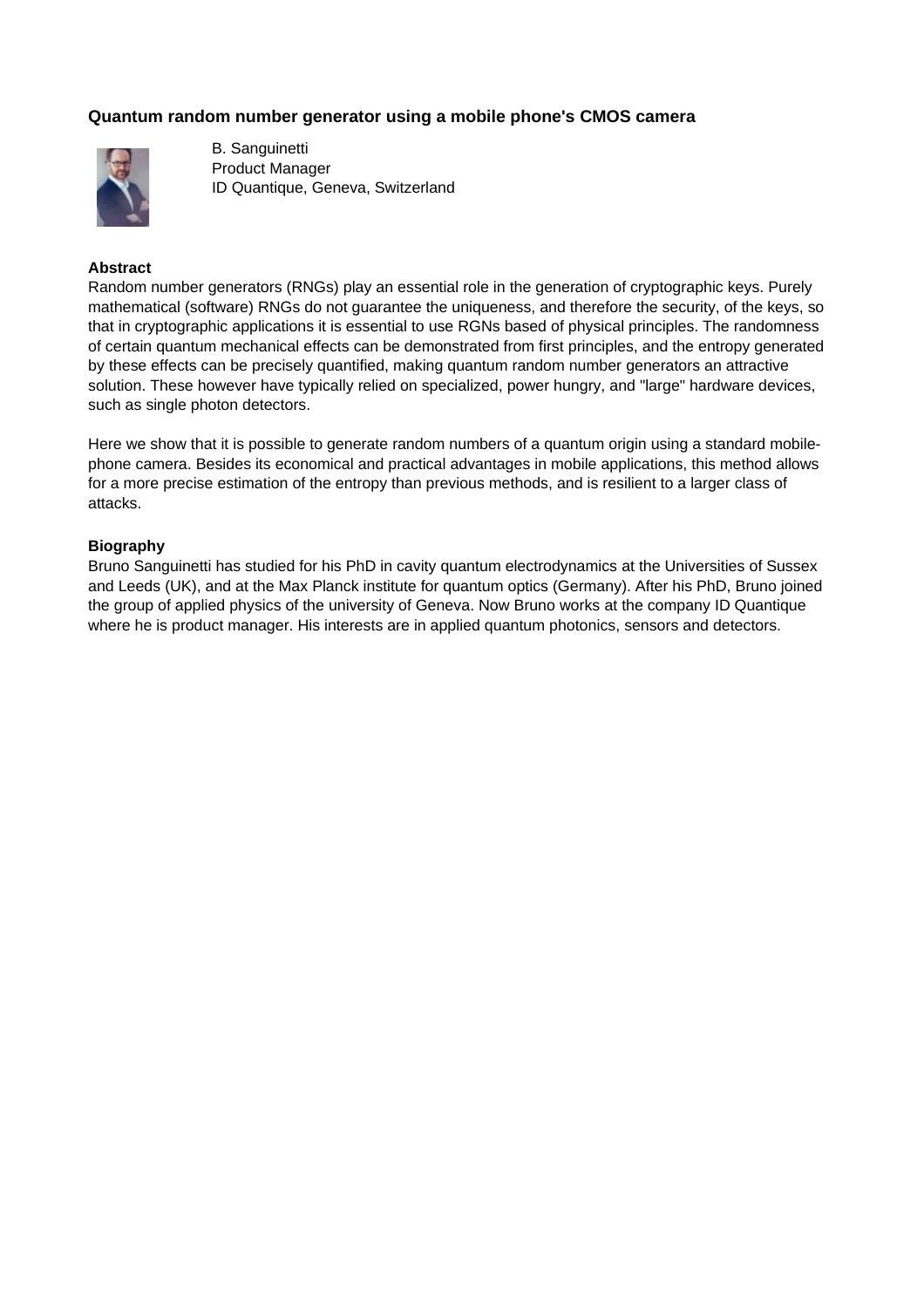# **Key Technology Trends and Emerging Applications for Compact Thermal Imagers**



M. Walters Vice President of Micro Camera Product Management FLIR, Goleta, United States

### **Abstract**

The FLIR Lepton LWIR camera module, which was introduced in January 2014, has demonstrated that compact, cost-effective thermal imaging modules are achievable for consumer electronics applications. The FLIR ONE which turns a mobile phone into a complete thermal camera solution has further started the process of putting thermal imaging in the hands of many consumers. The open question is, "What is the killer application for consumer thermal imaging?" This paper presents an overview of some key technologies and technology trends that will enable consumer thermal imaging applications. This paper also discusses the range of potential future applications for thermal imaging and how the market and use cases might evolve over the next 3-5 years.

### **Biography**

BA Physics and BS Electrical Engineering, University of Southern California 1984 MS Electrical Engineering, Stanford University, 1988

31 years of professional optoelectronic experience at Hewlett Packard's components group, Flextronics/Vista Point and FLIR. Co-founded Hewlett Packard's CMOS camera module business for mobile phones in 2001.

Related areas of interest: Integrated circuit design, sensors, semiconductor processing, mobile phones and Internet of things

I joined FLIR in May of 2012 where I am Vice President of Micro Camera Product Management. I am responsible for the Lepton LWIR camera module family and the FLIR ONE smart phone thermal attachment camera family at FLIR.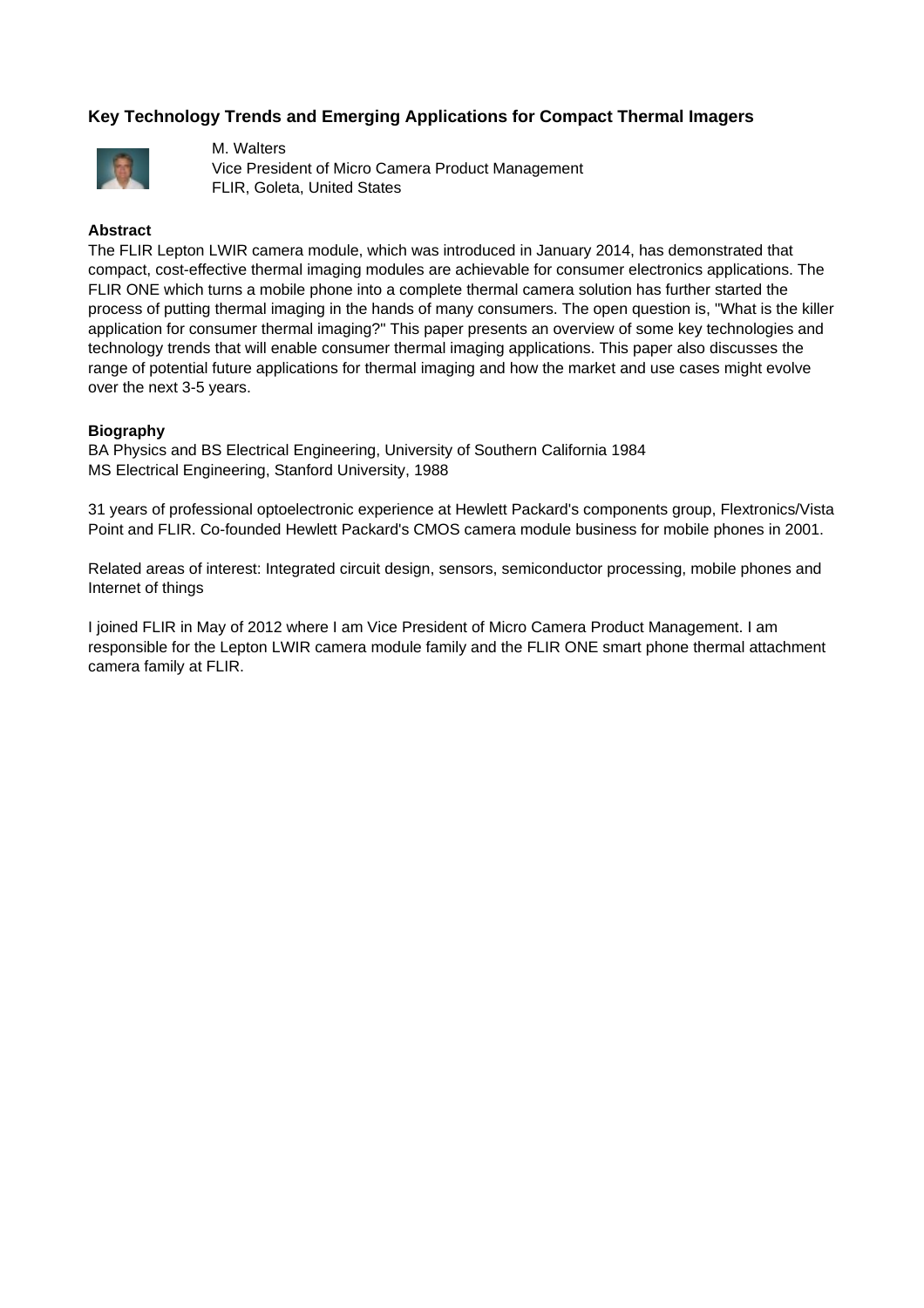# **Voltage-Domain BSI Global Shutter Pixels**



J. Raynor Principal Technologist STMicroelectronics, Imaging Division, Edinburgh, United Kingdom

### **Abstract**

The selling point for many image sensors is the number of pixels and the overall size or cost of the device. Consequently, most imaging pixels are of the "rolling blade" type, as their small size is a significant advantage in this regard. However, rolling blade pixels will create artefacts if the object is moving, and while a human is able to dismiss these artefacts as ugly or curious, these artefacts are a significant problem for machine vision algorithms, hence global shutter (GS) pixels are preferred if data is to be extracted from a moving image.

Global shutter pixels include storage elements which allow all of the pixels to simultaneously sample the image and then be read out on a row-by-row basis. Charge domain pixels store the photo-generated charge and were preferred due to their smaller size and lower readout noise. Voltage domain pixels convert the photo-charge into a voltage and then store the voltage. This presentation will describe the operation of both rolling blade and global shutter pixels and examine their performance. It will show how the advances in process technology such as back side illumination (BSI) have allowed the size of voltage domain GS pixels to be reduced in size, as well as improve performance so that voltage domain sensors have larger dynamic range than charge domain pixels. Also discussed are the new features and functionality that voltage domain global shutter pixels offer which are not possible in either rolling blade or charge domain global shutter sensors.

### **Biography**

Jeff Raynor is Principal Technologist at STMicroelectronics Imaging Division. He has designed pixels and imaging systems for many machine vision applications such as optical mice, touchscreens, wearables and biosensors with a diverse range of specifications from high frame rates, low frame rates, operating in UV / visible / IR and X-ray. He has authored more than 20 papers and is inventor on more than 40 granted patents.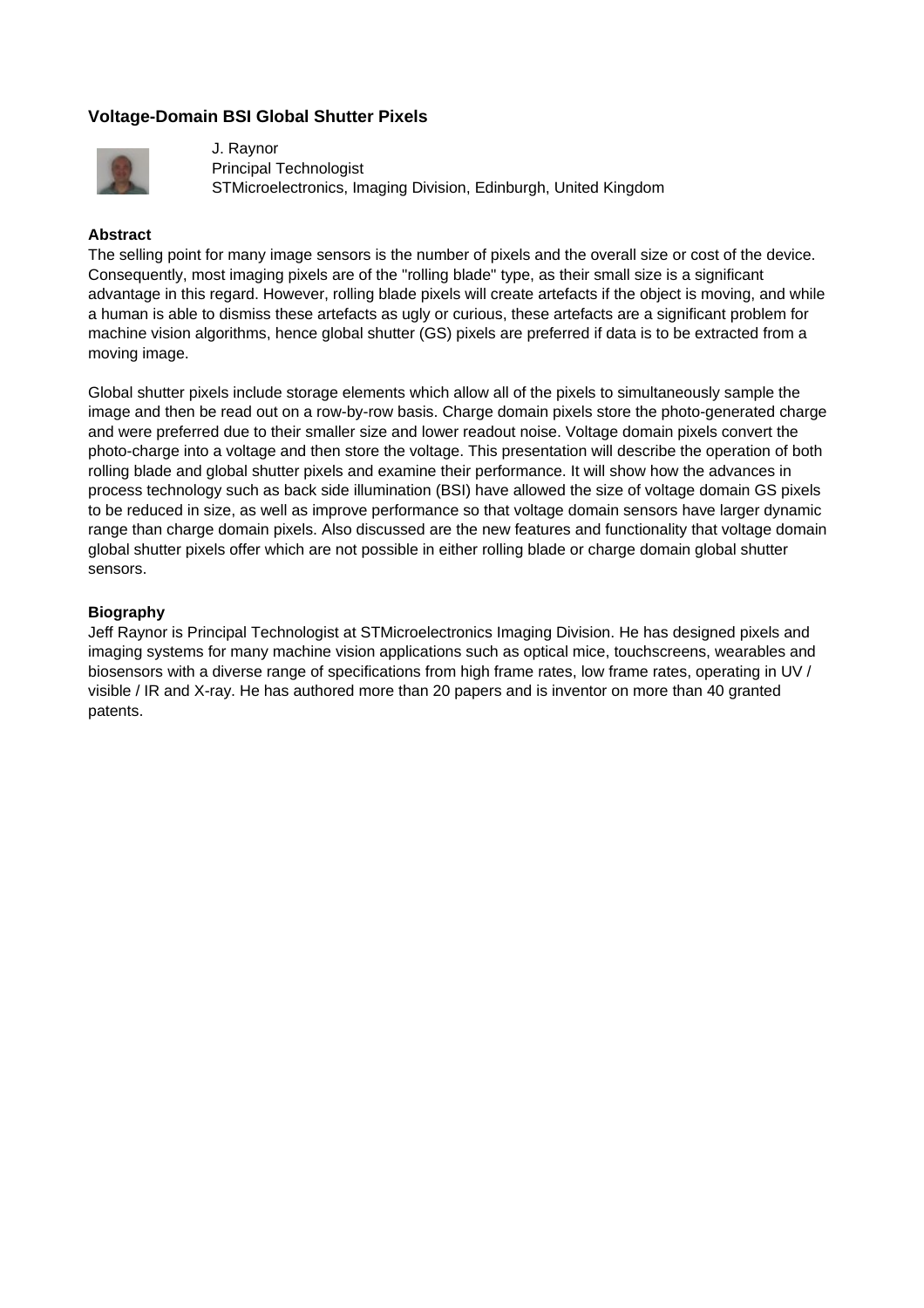

W. Mierau Director Quality & Operations pmdtechnologies gmbh, Dresden, Germany

## **Biography**

- born in 1950

- 1969 - 1980 studies (information technology), PhD and work at Technical University of Dresden/Faculty Electrical Engineering)

- since 1981 in microelectronics, years of experience in engineering management, longterm at Zentrum Mikroelektronik Dresden AG, but also at International Electronics & Engineering S.A. Luxembourg (IEE) and since 2011 at pmdtechnologies gmbh

- intermediate (5 years) Professor (information technology) at the Technical University of Dresden/Faculty Electrical Engineering

- since 2001 working in the field of development of optical sensors (ASIC-development), especially 3Dsensors (time-of-flight sensors)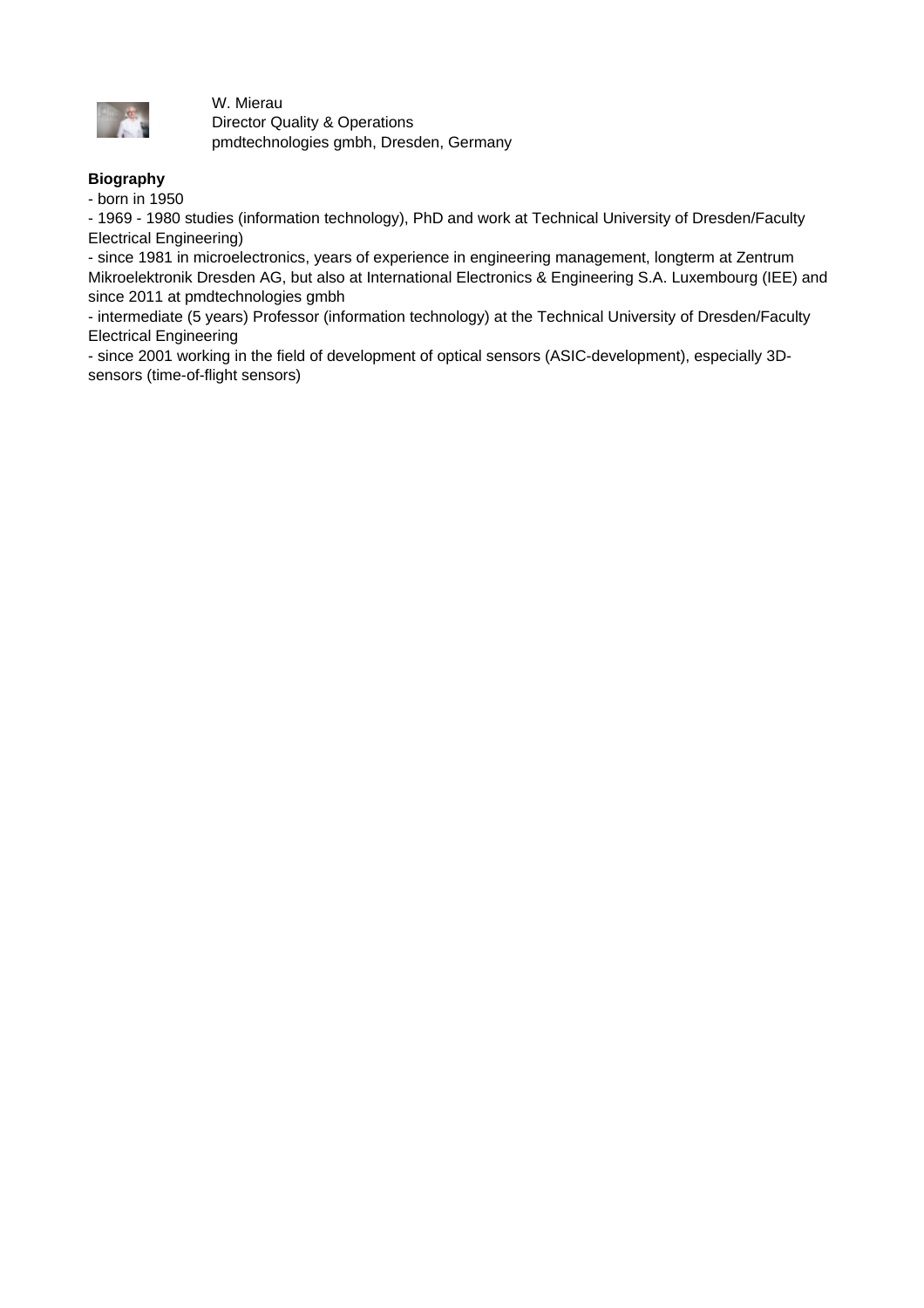# **Towards the use of CMOS detectors for space applications**



A. Bardoux Head of department CNES, Toulouse, France

#### **Abstract**

For 20 years, optical instrument of satellites have been using CCD detectors for all applications Earth observation, Astronomy, and also for the star trackers that serve to know the satellite attitude. CCD's exhibit good performances and event very good ones for backthinned devices. But they suffer of degradation under radiations, inherent to space environment, and require quite complex proximity electronics (high voltage bias, clock drivers, signal processor). The incoming of CMOS detectors in the 90's have push a new paradigm, allowing the design of detectors customized for each application, and making possible some mission that we cannot envisage before: high speed readout, windowing, smart pixels, and more.

Performances of the pixels, that were relatively poor in the beginning of the story become more and more better, so that CMOS detectors are now used for satellite flight models productions both for star tracker and optical telescope. Two types of detectors are used: COTS for medium performance missions, where cost is the driver, and custom devices where performances are the key elements.

Obviously, the choice of the foundry is very important in the case of custom devices, to ensure the required performances, and also to guarantee the procurement. A few criterions of choice will be given.

### **Biography**

Alain Bardoux has been working for 15 years as Head of "Detection chain " department , dealing with optoelectronic detectors and associated electronics for all wavelength from X-ray to submm., for Space mission in which CNES is involved : High resolution Earth remote sensing, Atmospheric sounding, Astronomy, planetology

Formerly, He has been responsible for the development and the procurement of flight models for several space missions: SPOT 5, Helios 2 Corot.

Today, he manages particularly the setting up of CMOS detectors European supply chain, and large/very large infrared large format detectors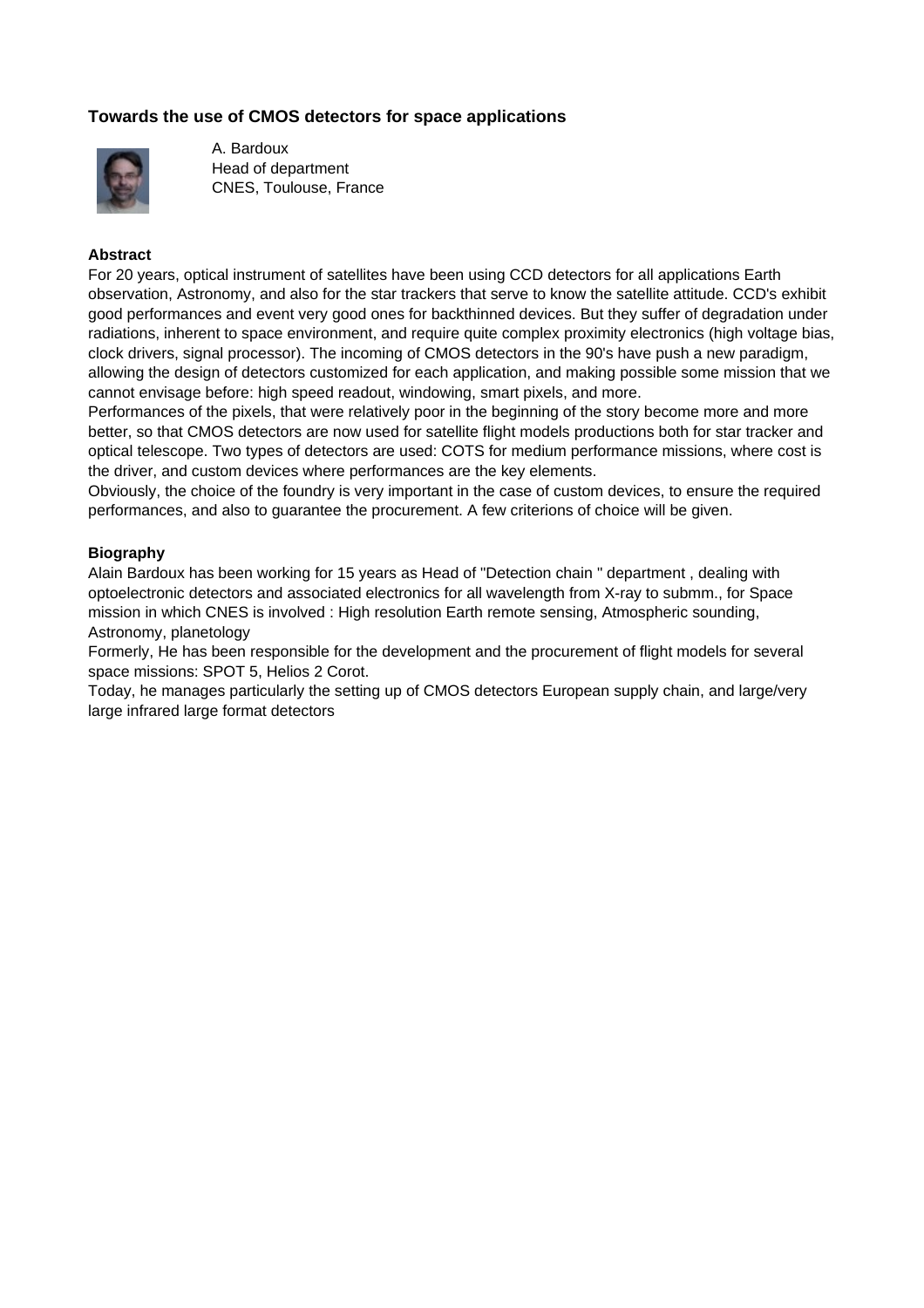## **Kirana: millions of frames per second with a megapixel CMOS image sensor**



R. Turchetta CMOS Sensor Design Group Leader STFC, Rutherford Appleton Laboratory - Technology, Didcot, United Kingdom

#### **Abstract**

CMOS image sensors are the preferred imaging technology for high-speed imaging. The technology has been slowly improving in terms of pixel rate since their invention and nowadays it is possible to have megapixel sensors achieving a speed of Over 10,000 frames per second.

In order to get a step change in speed for the same type of resolution, a new approach was needed. At the Rutherford Appleton Laboratory, we developed a novel sensor. Starting from a standard 180 nm CMOS image sensor (CIS) technology, we developed CCD cells. The combination of these two imaging technologies allowed us to create a megapixel sensor that can both work as a conventional image sensor and continuously output images at a thousand frames per second as well as a framing camera recording almost 200 frames at 5 millions frames per second. In burst mode, the equivalent pixel rate is in excess of terapixels per second, i.e. over 2 orders of magnitude higher than any conventional CMOS image sensor. The talk will review the technology challenges and solutions and the performance achieved. It was also show how the collaboration between industry and a research laboratory could create a unique product that pushes forward the frontier of ultra-high speed imaging.

#### **Biography**

Renato Turchetta received the Laurea (Master degree) in Physics at Milan University (Italy) in 1988 and the Ph.D. in Applied Physics from the University of Strasbourg (France) in 1991. He was Assistant Professor there until 1999 before moving to the Rutherford Appleton Laboratory, near Oxford (UK), where, since 2005, he leads the CMOS Sensor Design group, which specialises in CMOS image sensors for scientific and other high-end applications. He is co-author of over 100 papers on solid-state detectors, low-noise, microelectronics and CMOS image sensors in international journals as well as of 8 patents on CMOS image sensors. He was on the technical committee of IISW2009 and is a member of the programme committee of Image Sensor Europe since 2011.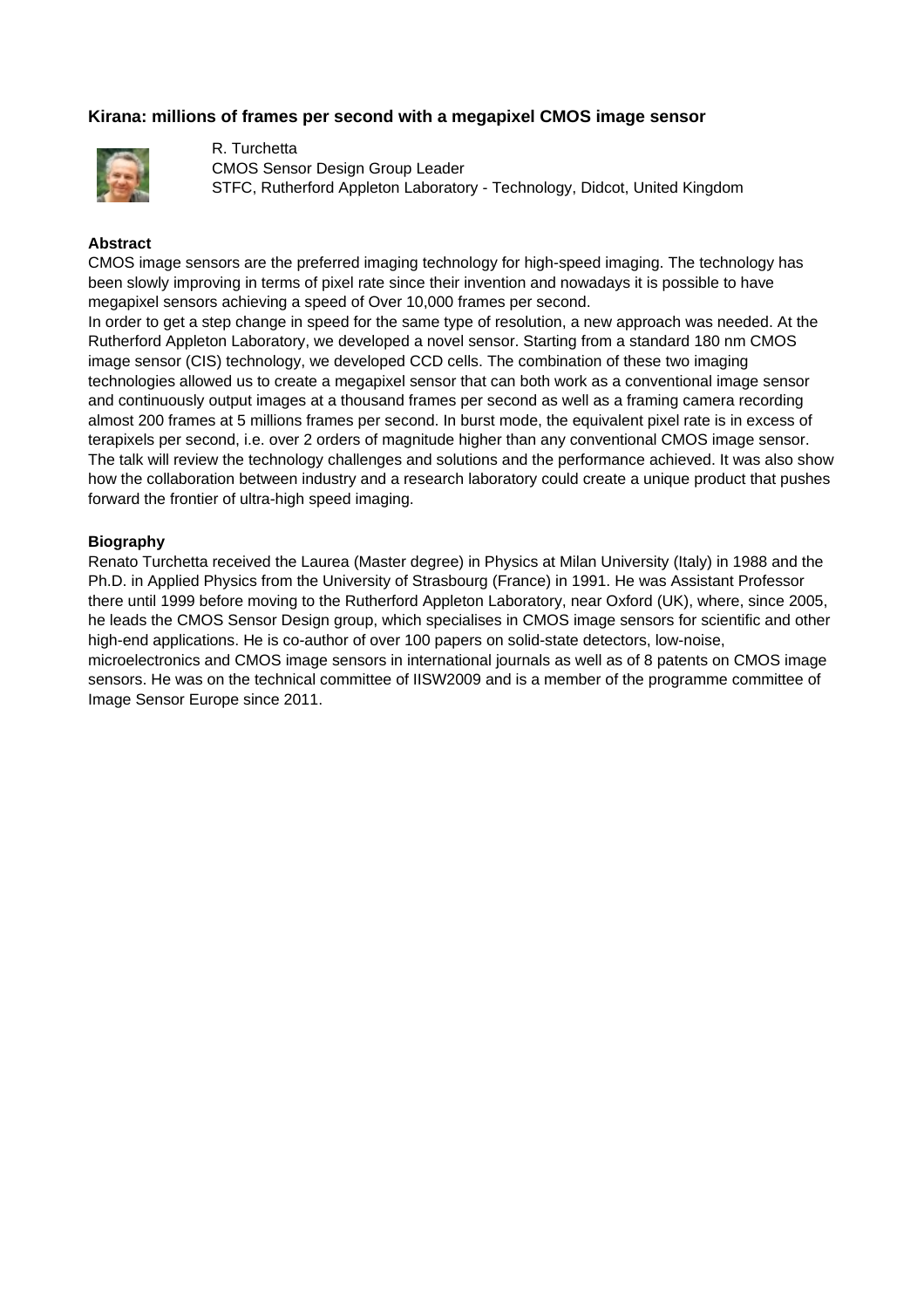# **SILICON PARTICLE DETECTORS: FROM THE DAWN OF THE UNIVERSE TO BIOMEDICAL APPLICATIONS (AND BEYOND...)**



M. Caccia Full Professor Universita' dell'Insubria, Scienza ed Alta Tecnologia, Como, Italy

### **Abstract**

The discovery of the Higgs boson at the CERN Large Hadron Collider represents the most recent result of the activity of the community of scientists and technologists that conceived, designed, engineered and commissioned what is possibly the largest experiment ever built. What is peculiar of experimental particle physics is the development of instruments and methods well beyond the state-of-the-art, often seeding and anticipating technologies and solutions with a value beyond curiosity driven fundamental research. In particular, the reconstruction of the elementary particle trajectories in events resulting by the interaction of accelerated particle beams has pushed the development of high spatial resolution solid state detectors and the design of extremely sophisticated front-end electronics. And the resulting know-how fostered crossdisciplinary research & development activities in a loop that starting from the dawn of the Universe addressed therapy, diagnostics, bio-science and imaging techniques.

In my talk, I will introduce the different classes of position sensitive Silicon detectors (microstrips, pixels and drift chambers) across their historical development and through exemplary experiments. Then, a few significant applications resulting by the exploitation of this know-how will be analysed, namely:

- radiotherapy optimization, by a verification of the dose deposition and beam quality assurance
- autoradiography of radio labelled biological samples
- energy resolved radiography for spectral molecular imaging
- electron microscopy.

### **Biography**

Massimo Caccia is full professor of experimental Physics, currently at Universita' dell'Insubria in Como, Italy.

Particle Physicist, Massimo scientifically grew up at CERN, the house of the LHC rings where the Higgs particle was recently discovered. He was based at CERN for 10 years and he's collaborating with Research teams at the labs since 1985.

His Research focuses on Silicon detectors of ionising radiation and light, for basic science and beyond. Supported by the European Commission, he lead projects addressing applications of particle physics detector technologies to dosimetry, beam profilometry, environmental science and lately homeland security. Since 2006, he is involved in the development and use of Silicon photomultipliers, in partnership with producers and industrial end-users.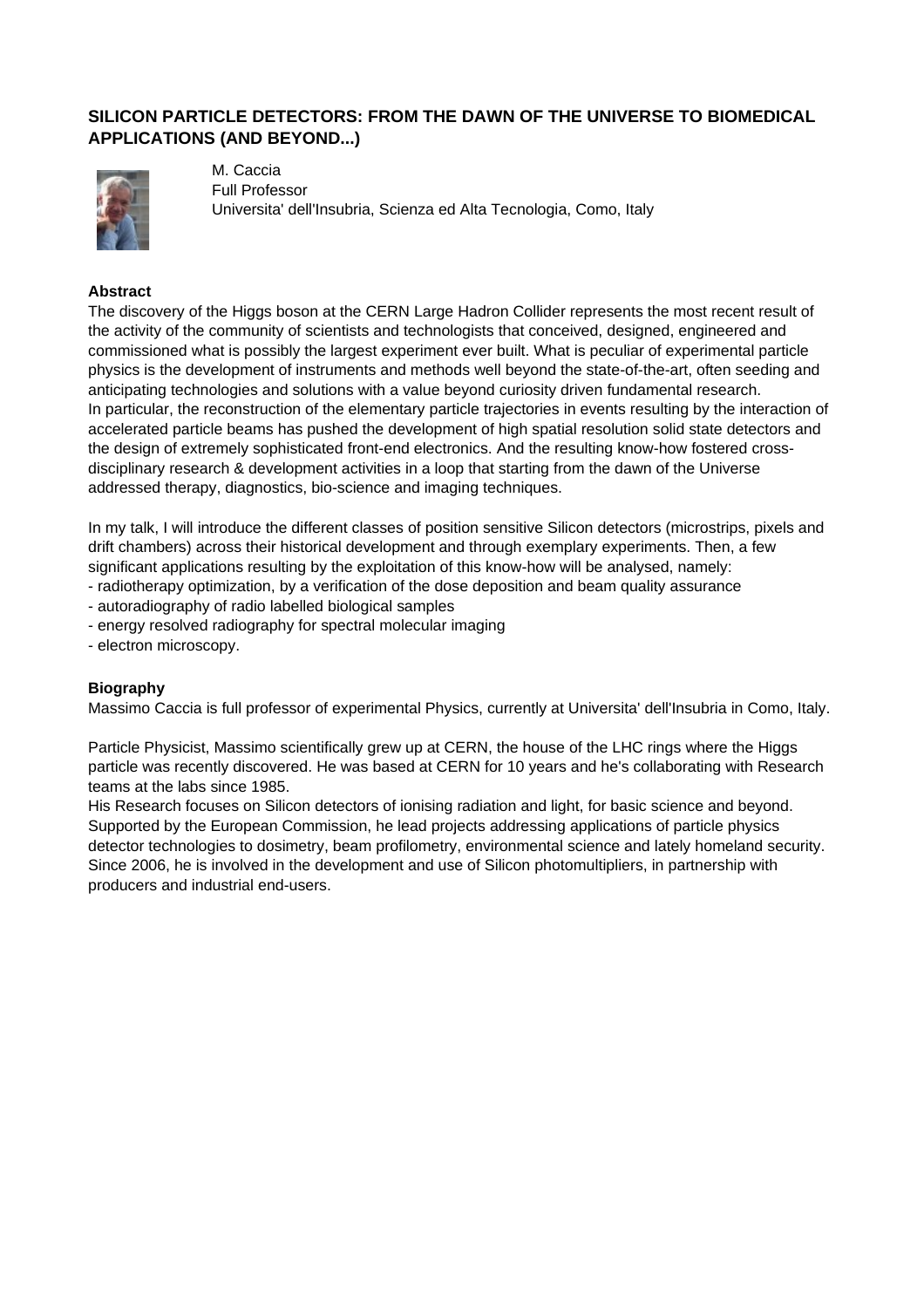## **New perspectives for CMOS image sensors in harsh radiative environments**



P. MAGNAN HEAD OF IMAGE SENSOR GROUP ISAE, DEOS, TOULOUSE, France

#### **Abstract**

There is a fast growing interest in a strong enhancement of image capture capabilities in very harsh radiative environments. The Fukushima Nuclear Power Plant accident in Japan has strongly exacerbated the civil society sensitivity to Nuclear Facilities potential weaknesses and dangers highlighting especially the lack of vision capabilities in very harsh radiative environments, e.g. required for rescue robots actions. Consecutively, ability to capture images from radiation-resistant cameras in such environments has been identified as a critical issue for monitoring and remote handling in highly radioactive areas of nuclear facilities including power plants and nuclear waste repository sites but also in next generation particle physics research facilities such as the ITER. Imaging system withstanding dose above 1 MGy (100 Mrad) of Total Ionizing Dose are required for such applications. Available Rad-Hard cameras have been using imaging tubes technology limiting the miniaturization and functions integration capability that full solid-state solutions would allow. In the past, the radiation hardness of Radiation-Hardened CMOS Image Sensors has been demonstrated up to several hundreds of kGy (several tens of Mrad).

Recent developments performed at ISAE using CMOS technology have demonstrated spectacular improvements in radiation tolerance of sensors and image capture capability over 1 MGy, paving the way to integrated compact Radiation-Hardened camera suited to the MGy range applications.

In this presentation, we will present the key technical challenges to be faced related to radiation-hard photodiodes and circuits to achieve imaging capability in the MGy dose range. Additionally, we will also describe how CMOS image sensors have proven to be a key solution in experiments ("diagnostics") of Inertial Confinement Fusion (FCI) facilities (e.g. Mega Joule Laser class) where neutrons flash is a killer issue. Based on the obtained results, new perspectives will be drawn.

### **Biography**

Pierre Magnan graduated in E.E. from ENS Cachan and University of Paris in 1982 After being a research scientist involved in analog and digital CMOS design up to 1993 in LAAS-CNRS, he moved to image sensors research in SUPAERO, now called ISAE-SUPAERO, in Toulouse, France. Since 2002, he is Full Professor there and Head of Image Sensor Research Group involved in CMOS Image Sensor basic and applied research. He has supervised 15 PhDs and co-authored more than 70 scientific papers. He has served in IEEE IEDM Display Sensors and MEMS subcommittee in 2011, 2012, and in the International Image Sensor Worshop (IISW) TPC in 2007, 2009, 2011, being the General Technical Chair of 2015 IISW.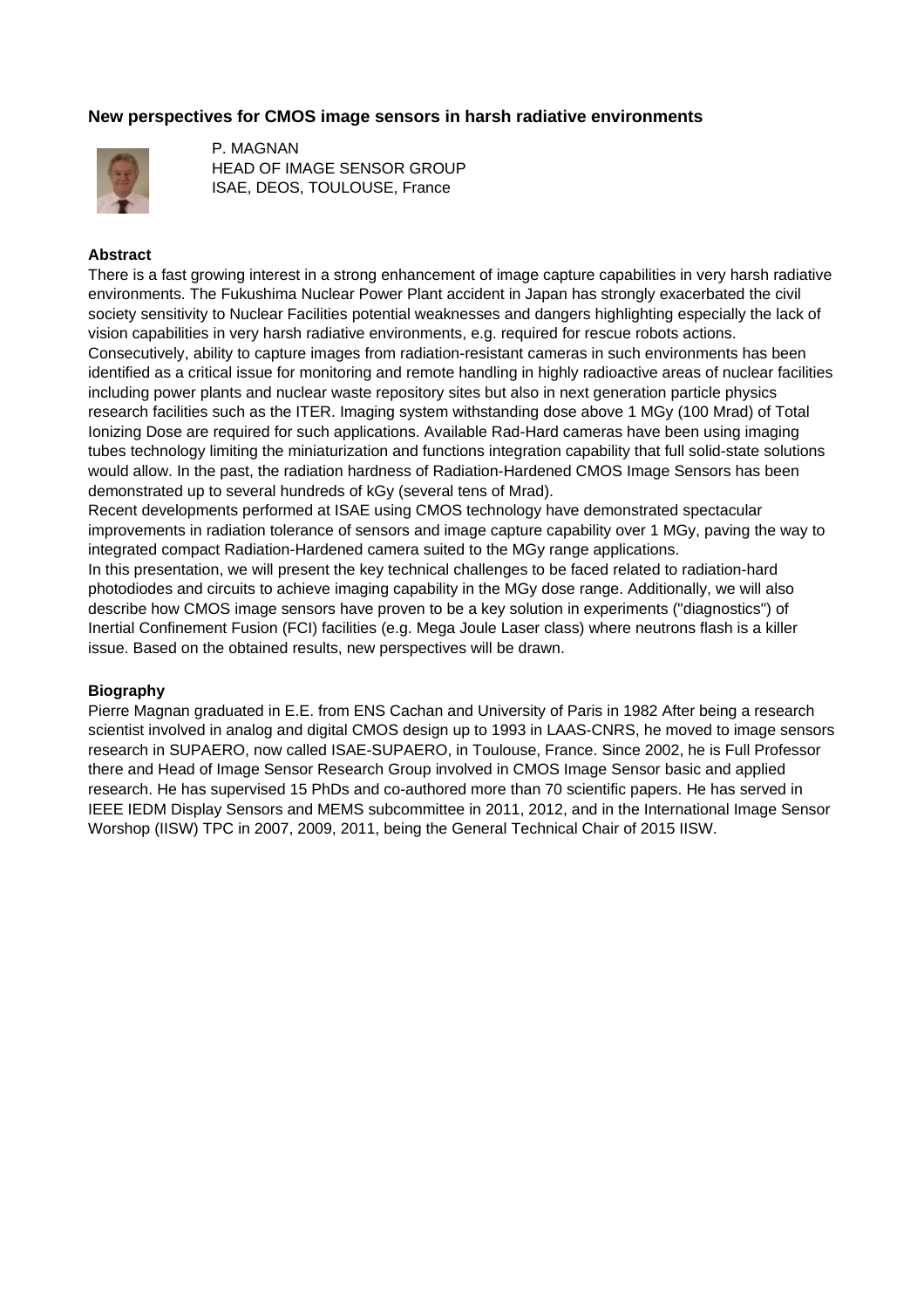# **Imager Testing, Solutions from Wafer Level Test up to Camera End of Line Testing**



M. Verhoeven Co-Founder and Managing Director aSpect Systems, , Germany

### **Abstract**

Testing is not a negligible cost factor in the image sensor world. Compared to other semiconductor products it requires on top of the mixed signal test system optical resources which yield into much more complex test setups.

The ATE market offers solutions for consumer imager with significant volume, but these test systems are a cost overkill for niche markets and products with medium volume. aSpect Systems offers cost effective test solutions for all types of high end imager and medium volume camera chips.

The presentation will give an brief overview about the necessary core components for image sensor testing (Test Head, Illuminator and Software).

Further it will contain test setup examples for Wafer-, Final- and Camera End of Line Testing.

### **Biography**

Marcus is Co-Founder and Managing Director of aSpect Systems.

aSpect is a vendor for image sensor test services (wafer- & final test), test- and illumination equipment, prototype package- and camera development, as well as production equipment for lens adjustment.

Marcus started his professional career as a lab assistant in 1987 at Spectro Analytical Instruments, a vendor for optical spectrometers. He studied physics at the University of Wuppertal. From 1998 he headed for five years the semiconductor test floor of Silicon Vision. In 2003 Marcus founded together with Philipp Gottesleben aSpect Systems GmbH.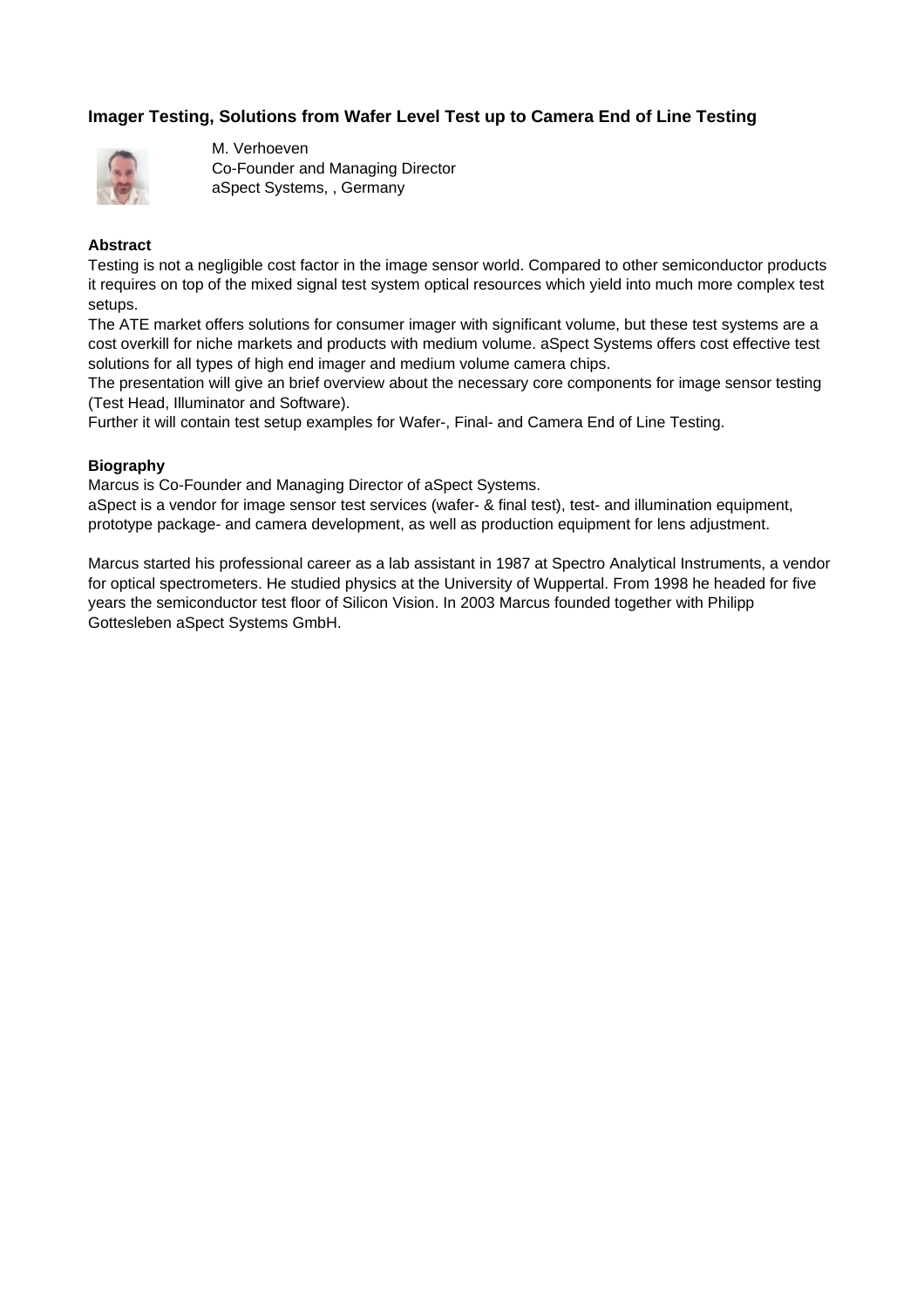

L. Grant Technical Director - Fellow STMicroelectronics, Imaging Division, Edinburgh, United Kingdom

### **Biography**

Lindsay Grant is a Pixel Technology Expert in the Imaging Division of STMicroelectronics. He was born in Glasgow, Scotland and has a degree in Physics from St.Andrews University. Following university he moved into semiconductors and worked in product, device and process engineering with STC and Seagate. He joined STMicroelectronics, Edinburgh in 1999 at the time of their acquisition of VLSI Vision. With STM he has worked on the development of multiple generations of CMOS Image Sensor pixel & process technology from 5.6um to 1.1um pitch. For 5 years from 2007 he held the position of Process Development Manager for ST Imaging Division. Since 2006 he has managed R&D of Spad devices in CMOS. He has been a member of the steering committee for two European funded programs in Spad development. He has authored or coauthored more than 50 technical papers and conference presentations in imaging technology. He was an invited speaker at the ISSCC Forum on Image Sensors 2005, at the Fraunhofer IMS Workshops in 2006 & 2010, and at ESSDERC 2008; he has been on the Technical Program Committee for International Image Sensors Workshop 2009 - 2015 and between 2008 - 2014, has co-chaired the Image Sensors conference in London. Currently he manages a team working on Spad and pixel development, runs a program of sponsored PhD studentships and is a Director of STMicroelectronics R&D, UK Ltd.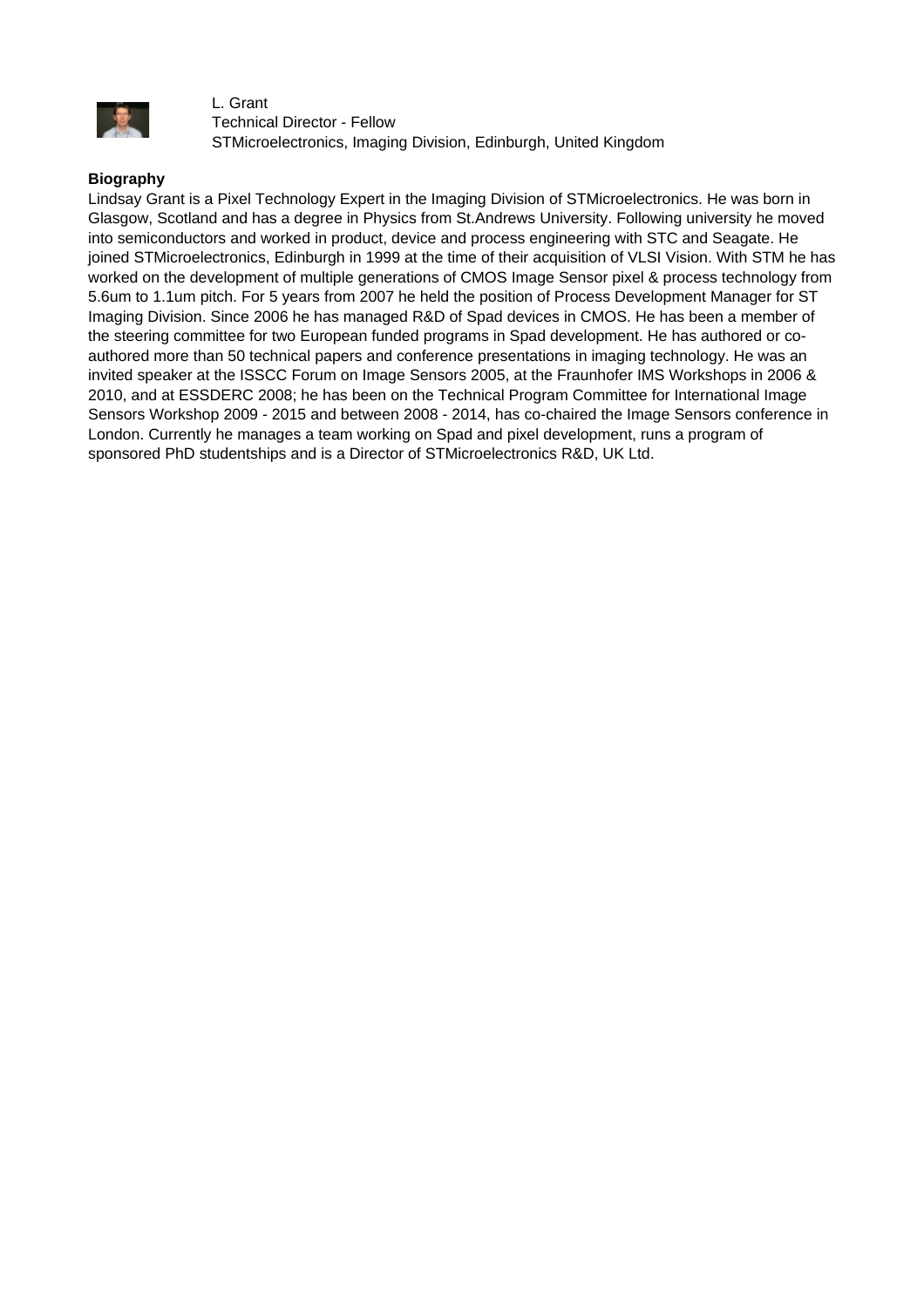# **Specialty CIS process in a foundry environment**



A. Strum Vice President, GM of CIS BU TowerJazz, Migdal Ha'Emek, Israel

### **Abstract**

Although CIS process is basically CMOS based, the process flow is unique to each type of imager. For example, a process flow for X-Ray medical sensor in completely different than the one used for high end photography and both are completely different than the one required for 3D gesture recognition sensors for the gaming market.

In addition, unlike very high volume CMOS digital products, the volume per each process flow is significantly lower and thus, creates flow diversity within the fab and makes the production line control a very challenging task.

The talk will focus on how a specialty foundry such as TowerJazz can support fabless customers with state of the art imaging technology alongside with high flexibility of customizing the process flow to the customers' needs, allowing it to compete well with leading sensor IDMs. The talk will focus on the main specialty markets such as high end photography, medical X-Ray sensors, industrial global shutter market, automotive and security and the new, fast growing 3D gesture recognition sensor market.

### **Biography**

Dr. Strum is the VP and GM of the CIS business unit at TowerJazz. Previously he was VP and GM of the Specialty Business Unit since September 2008. He joined Tower in 2004 and served as GM of Tower's design center in Netanya and Device and Integration Department Manager.

Prior to joining Tower, Dr. Strum served as the President and COO of TransChip Inc. and from 1996 to 2001, he served in various positions with Intel Corp., both in Israel and the US. From 1990 to 1996, he was the R&D Manager of SCD and was in charge of all the Infrared Detectors development in SCD.

Dr. Strum received his Ph.D. and B.Sc. in Electrical Engineering from the Technion - Israel Institute of Technology in 1990 and 1985 respectively.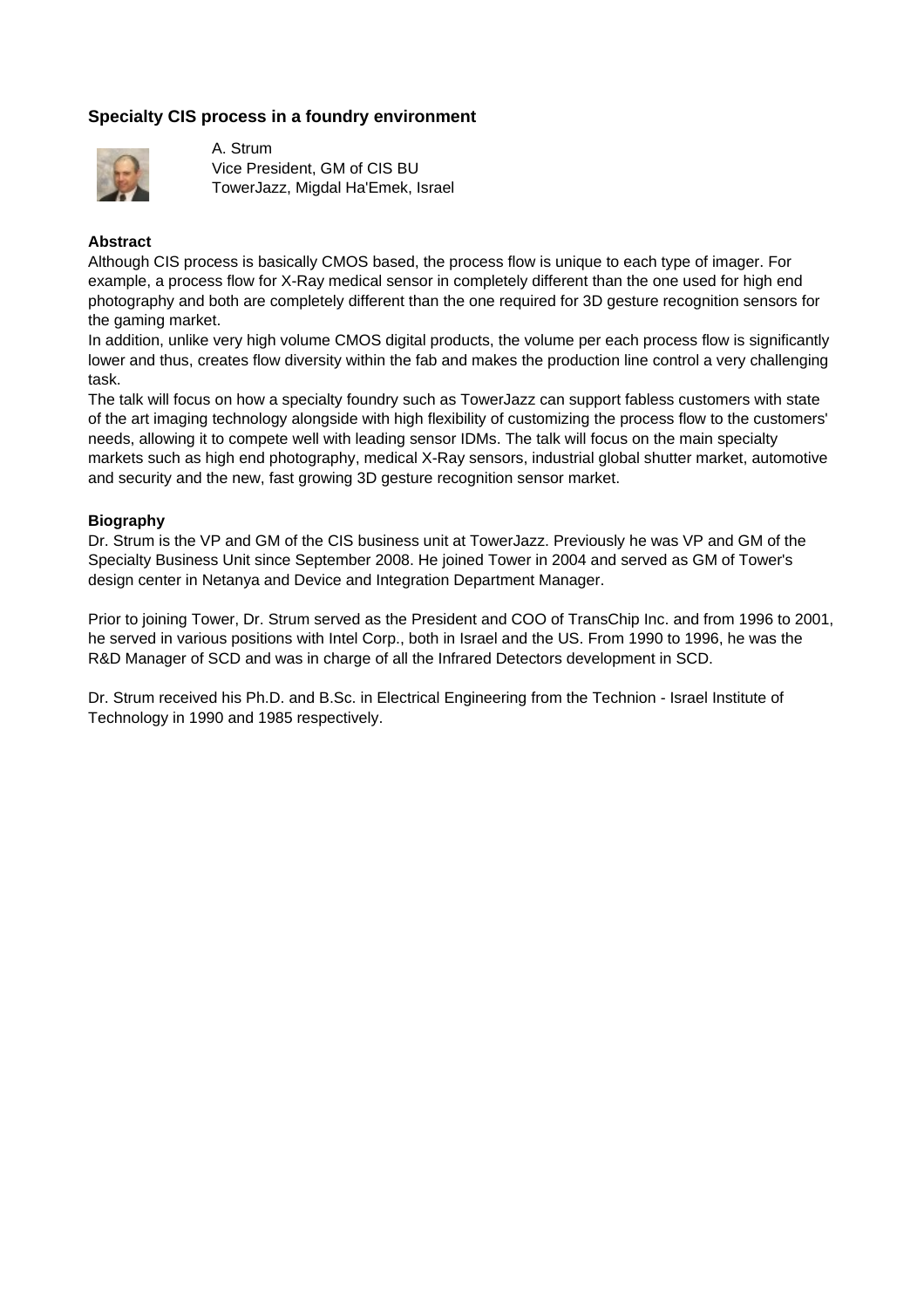# **CMOS imaging offers novel solutions to common application dilemmas**



V. Prevost Technical Marketing Engineer e2v, Saint-Égrève, France

### **Abstract**

The tides have turned on CCD based imaging solutions as CMOS pixels have come of age. Combined with higher electro-optical pixel performance the system-on-chip nature of CMOS enables novel application features and image processing to be performed with much lower cost. A number of innovative features that include extremely low-light scene capture, colour detection beyond human vision capability, and distance perception for 3D vision or range-gated active imaging are presented both from both technical and business aspects. This presentation will cover some of the ground-breaking application solutions with some projection on the market expanding impacts as the cost of ownership enables deployment in more mainstream markets such as industrial, automotive and security cameras.

### **Biography**

Bringing life to technology, e2v partners with its customers to improve, save and protect people's lives. Delivering innovative technology for high performance systems and equipment, e2v leads developments in communications, automation, discovery, healthcare and the environment.

e2v employs approximately 1700 people worldwide, has design and operational facilities across Europe, North America and Asia, and has a global network of sales and technical support offices.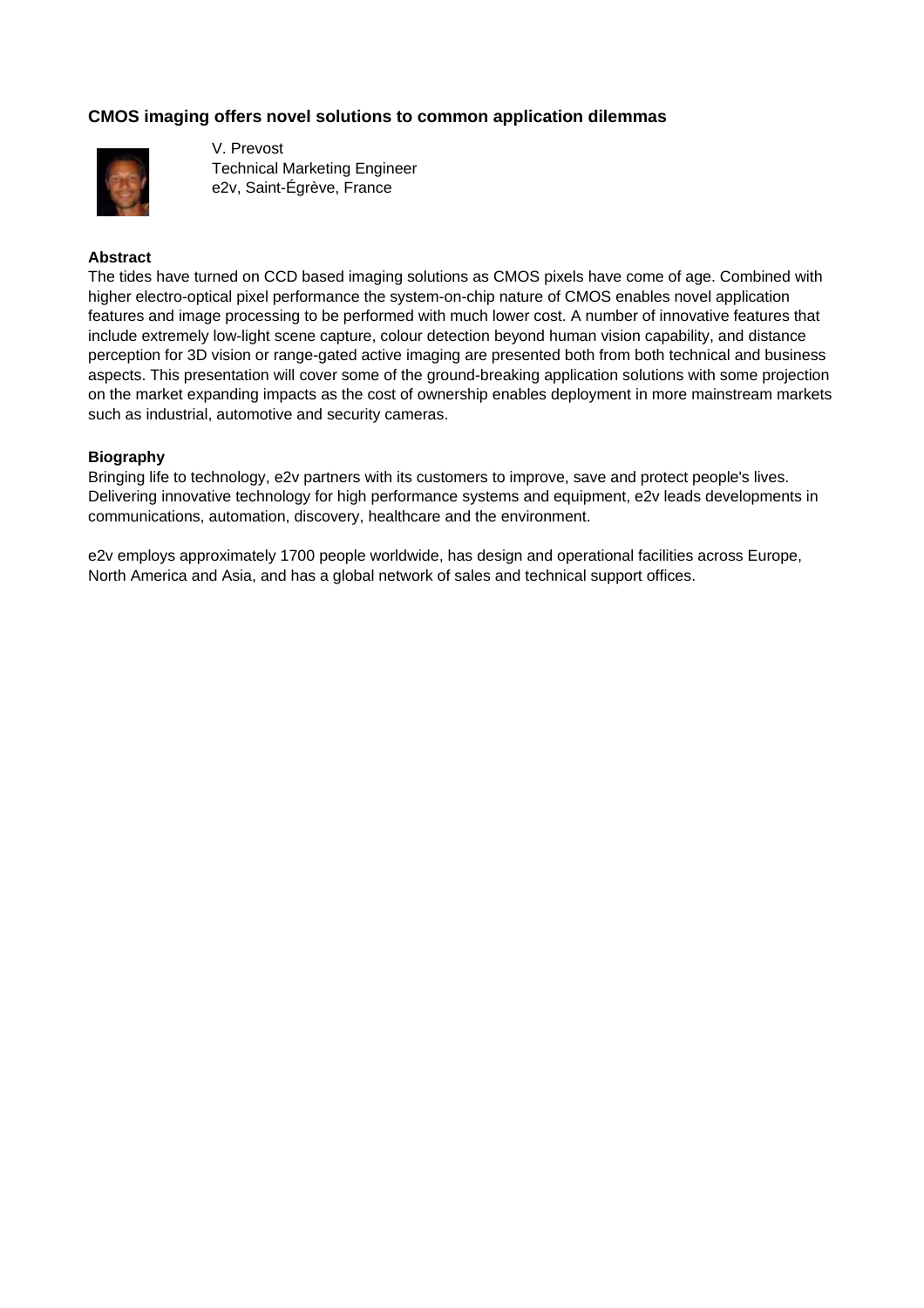# **Challenges and opportunities for wafer-scale CCD and CMOS image sensors**



J. Bosiers R&D Director Teledyne DALSA Professional Imaging, R&D, Eindhoven, Netherlands

### **Abstract**

Wafer-scale imagers are used in applications like photogrammetry, scientific, astronomy, and X-ray medical imaging.

The talk will focus on the design and manufacturing challenges, but also aspects related to testing, assembly and operation of these very large imagers will be presented.

The commonalities and differences between CCD- and CMOS- based technologies will be explained. The presentation will start with some examples of existing wafer-scale imagers for various applications, from different vendors.

Then the challenges related to wafer-scale CCD imagers will be analyzed. Several design and technology concepts will be presented by using the example of a 250M-pixel 10cm x 8cm CCD developed by Teledyne DALSA for photogrammetry applications.

The second part of the presentation will focus on the development of, and applications for, wafer-scale CMOS imagers. A 11cm x 15cm CMOS imager with 99x99  $\mu$ m<sup>2</sup> pixels developed for medical applications will be used to illustrate how very large CMOS imagers, with the right design and technology choices, have become the leading technology for dynamic medical X-ray imaging systems.

### **Biography**

Jan Bosiers graduated as Electronic Engineer from the Catholic University in Leuven (Belgium) in 1980. He worked at the ESAT Laboratory of the University and at the Naval Research Laboratory in Washington D.C. before joining Philips Research in Eindhoven, the Netherlands, in 1986. At Philips, he worked on CCD development and project management. He became R&D Director of DALSA Professional Imaging in 2002, after the acquisition of the Philips professional CCD business by DALSA. Since the acquisition of DALSA by Teledyne in 2011, his responsibilities as R&D Director include the R&D of CCD and CMOS imagers and CMOS-based X-ray detectors.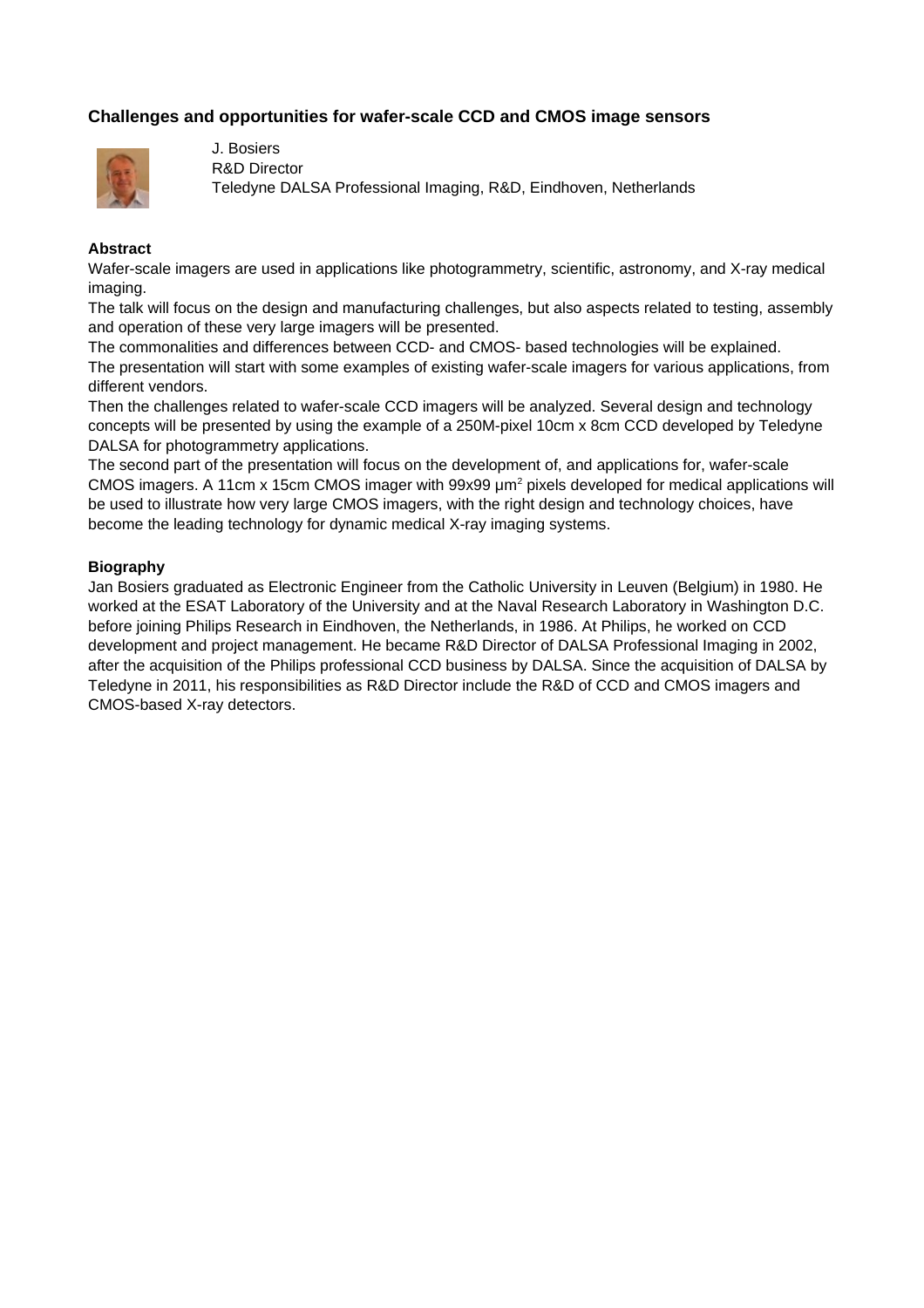# **PISTON: a production platform for high-end imagers**



G. Van den Branden System Development Manager ON Semiconductor, ISG, Mechelen, Belgium

### **Abstract**

This paper presents the PISTON test head. PISTON stands for Pretty Image Sensor Tester from ON Semiconductor. It has been designed to support production test for the full CMOS image sensor product portfolio with a unique focus on high-speed and high-performance CMOS imagers. For these high-end imagers no existing tester solution was found to be available on the market.

The PISTON test head can be used for both device as for wafer sort test. Device test is done in dead-bug mode, such that the optical area of the imager faces the light source system that is integrated in the test head. A single loadboard PCB design can accommodate both sort and device test. This reduces the development effort and cost for new DUT boards. The loadboard requirements have been minimized to contain only passive components.

The tester resource modules consist of commercial PXI(e) modules in combination with proprietary PXIe frame grabbing, synchronization, timing engine, and light source modules. All tester modules are calibrated to a golden standard. Calibration term violations are managed and monitored by the proprietary 64-bit SW framework. An overview of the tester module configuration will be presented.

One of the benefits of the PISTON test head is the ability to support custom interface protocols. It does this for interfaces up to 500 MHz while maintaining per pin pintest on all digital IO and reference voltages. PISTON makes use of a single PCIe (x16) communication link to the host machine controller providing a high-BW data link for image and result data transfer to the host pc. The PISTON supports DMA link setup from frame grabber to machine controller, GPU, and between frame grabbers to optimize data transfer times and test time performance. In the paper a comparison on key performance parameters with commercially available testers will be presented. The key differentiators that justified ON Semiconductor to invest in this custom PISTON development will be highlighted.

### **Biography**

**Gerd Van den Branden** received the Master's degree in Electronics from the KULeuven (campus De Nayer ), Belgium, in 2003. He started his career at the Erasmushogeschool Brussel as a scientific researcher on a project on dynamic reconfiguration with FPGA technology. In 2004 he became assistant professor at Erasmushogeschool and joined the ETRO research group of the VUB. In 2007 he joined the CMOS image sensor group of Cypress Semiconductor as a test engineer, working on the completion, release and deployment of an image sensor test platform and responsible for transferring production test to South-East Asia. Since 2011 he is leading the System Development group of the Industrial image Sensor Division of ON Semiconductor where he is responsible for providing all HW, SW, firmware and infrastructural tools and equipment to characterize and test high-end CMOS imagers.